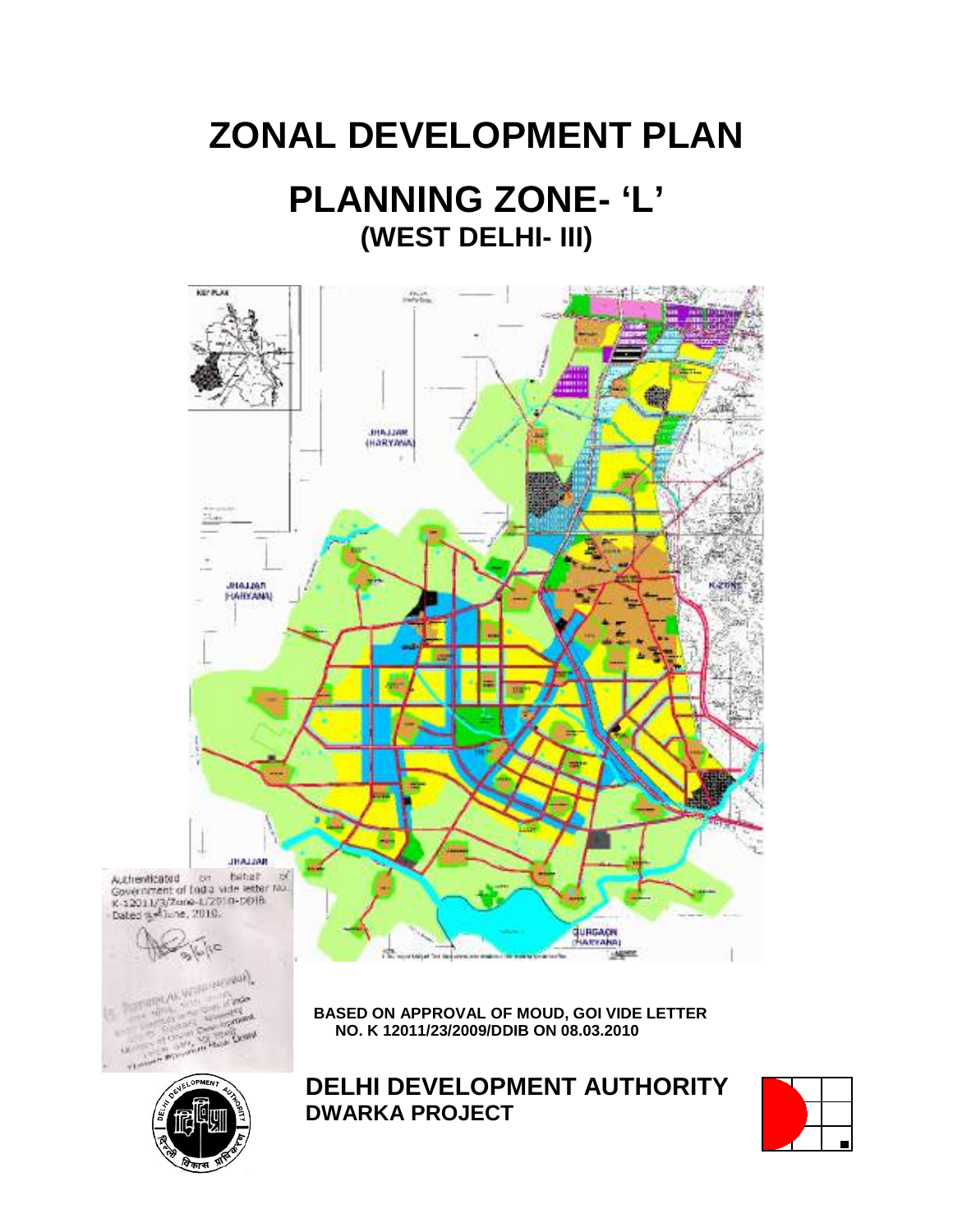# **PREAMBLE**

The Zonal Development Plan for **Zone L (West Delhi-III)** has been approved by the Central Government, vide letter No.K-12011/23/2009- DDIB dated the 8th March 2010 under Section 9(2) of Delhi Development Act, 1957.

The regularisation of Cultural, Religious (including Spiritual), Educational and Healthcare institutions shall be subject to fulfillment of the Conditions as given in chapter no. 2.8.7 of the Zonal Development Plan (report) / Government directions issued from time to time.

Indication of Influence Zone along MRTS / Major Transport Corridor (as well as indication of uses other than residential and facility corridor) shall be undertaken at the stage of Layout Plans/ Local Area Plans, as per provisions of MPD- 2021 and the Guidelines/ Conditions, as notified by DDA with the approval of Government of India from time to time.



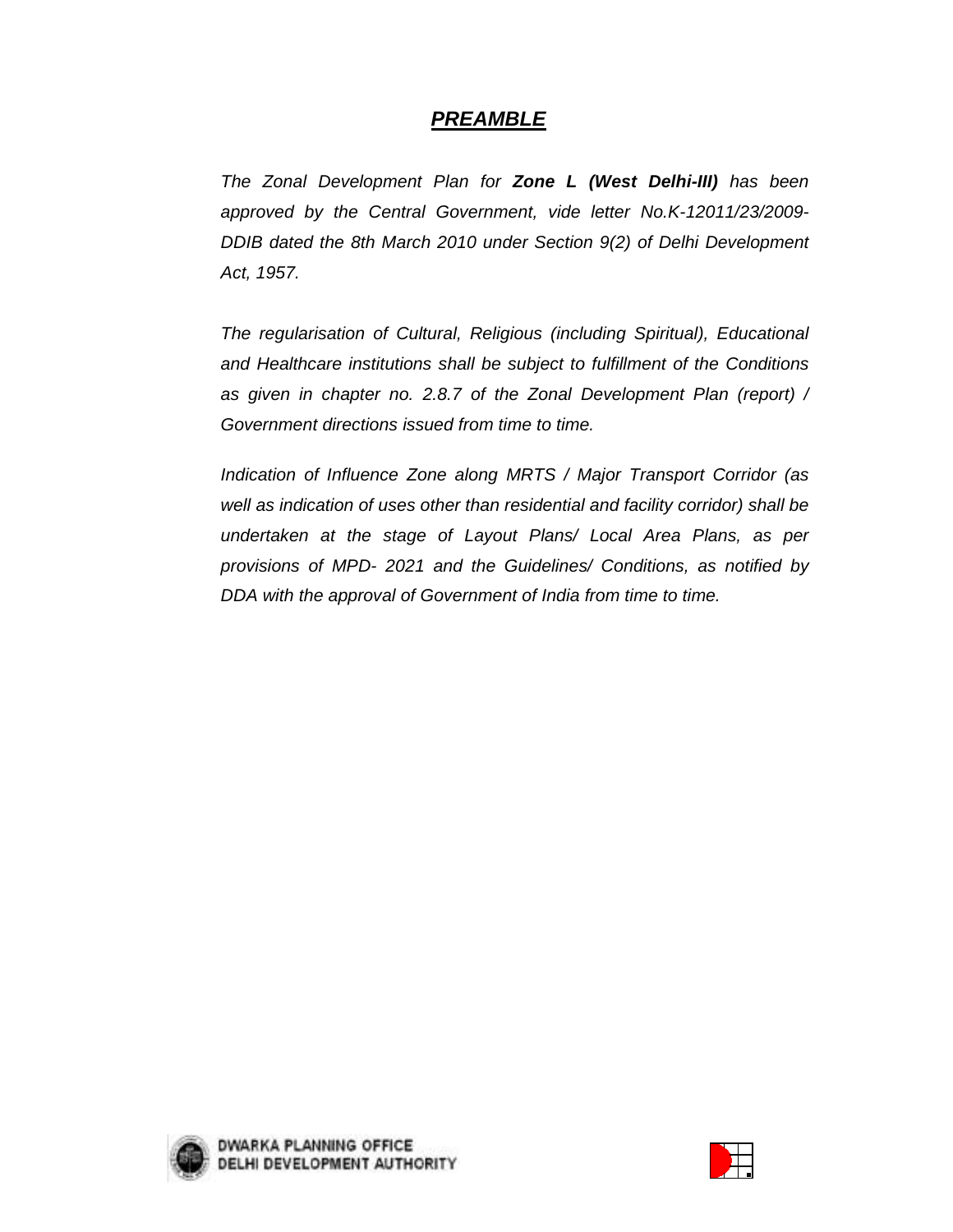# **ZONAL DEVELOPMENT PLAN 'L'**

# **INDEX**

#### **1.0 INTRODUCTION**

|     | 1.1<br>1.2<br>1.3<br>1.4<br>1.5 | Background<br>Zonal Development Plan<br>Location and Area<br><b>Statutory Provisions And Objectives</b><br>Characteristics Of The Zone<br>Najafgarh Drain<br>i)<br>ii)<br><b>Water Supply</b><br>iii)<br>Hydrology<br>iv)<br><b>Forests</b><br>Police/Para Military Campus<br>V) | 1<br>$\mathbf 1$<br>1<br>$\mathbf{1}$<br>$\overline{2}$ |
|-----|---------------------------------|----------------------------------------------------------------------------------------------------------------------------------------------------------------------------------------------------------------------------------------------------------------------------------|---------------------------------------------------------|
| 2.0 |                                 | <b>ZONAL PLAN PROPOSALS</b>                                                                                                                                                                                                                                                      |                                                         |
|     | 2.1<br>2.2<br>2.3<br>2.4        | <b>Existing Development</b><br>Zonal Plan Proposals<br>Population and Employment<br><b>Residential Development</b><br>2.4.1 Unauthorised Colonies<br>2.4.2 Farm Houses                                                                                                           | 3<br>4<br>4<br>5                                        |
|     | 2.5<br>2.6                      | Industry<br>Trade & commerce, Wholesale Market<br>2.6.1 Service Markets<br>2.6.2 Informal Sector                                                                                                                                                                                 | 6<br>6                                                  |
|     | 2.7<br>2.8                      | 2.6.3 Zonal Wholesale Market<br>Government Use<br>Public Semi Public Use<br>2.8.1 Health<br>2.8.2 Education<br>2.8.3 Sports Facilities<br>2.8.4 Communications<br>2.8.5 Security & Safety<br>2.8.6 Disaster Management Centre                                                    | $\overline{7}$<br>$\overline{7}$                        |
|     |                                 | 2.8.7<br>Regularization of existing Health, Educational, cultural and<br>Spiritual/Religious institutes subsisting on or prior to<br>1.1.2006 on self owned land not including Gram Sabha or<br>Ridge Land.                                                                      |                                                         |
|     | 2.9<br>2.10                     | <b>Facility Corridor</b><br>Transportation<br>2.10.1 Circulation Network<br>2.10.2 MRTS Corridor and Influence Zone<br>2.10.3 Fuel Stations                                                                                                                                      | 9<br>9                                                  |
|     | 2.11                            | Recreational<br>2.11.1 Multi- Purpose Ground                                                                                                                                                                                                                                     | 10                                                      |
|     | 2.12<br>2.13<br>2.14<br>2.15    | Green belt area along the NCT boundary<br><b>Urban Design</b><br>Water Bodies and Revival of Najafgarh Jheel<br>Physical Infrastructure<br>2.15.1 Water Supply                                                                                                                   | 10<br>10<br>11<br>11                                    |
|     |                                 |                                                                                                                                                                                                                                                                                  |                                                         |



**DWARKA PLANNING OFFICE<br>DELHI DEVELOPMENT AUTHORITY** 

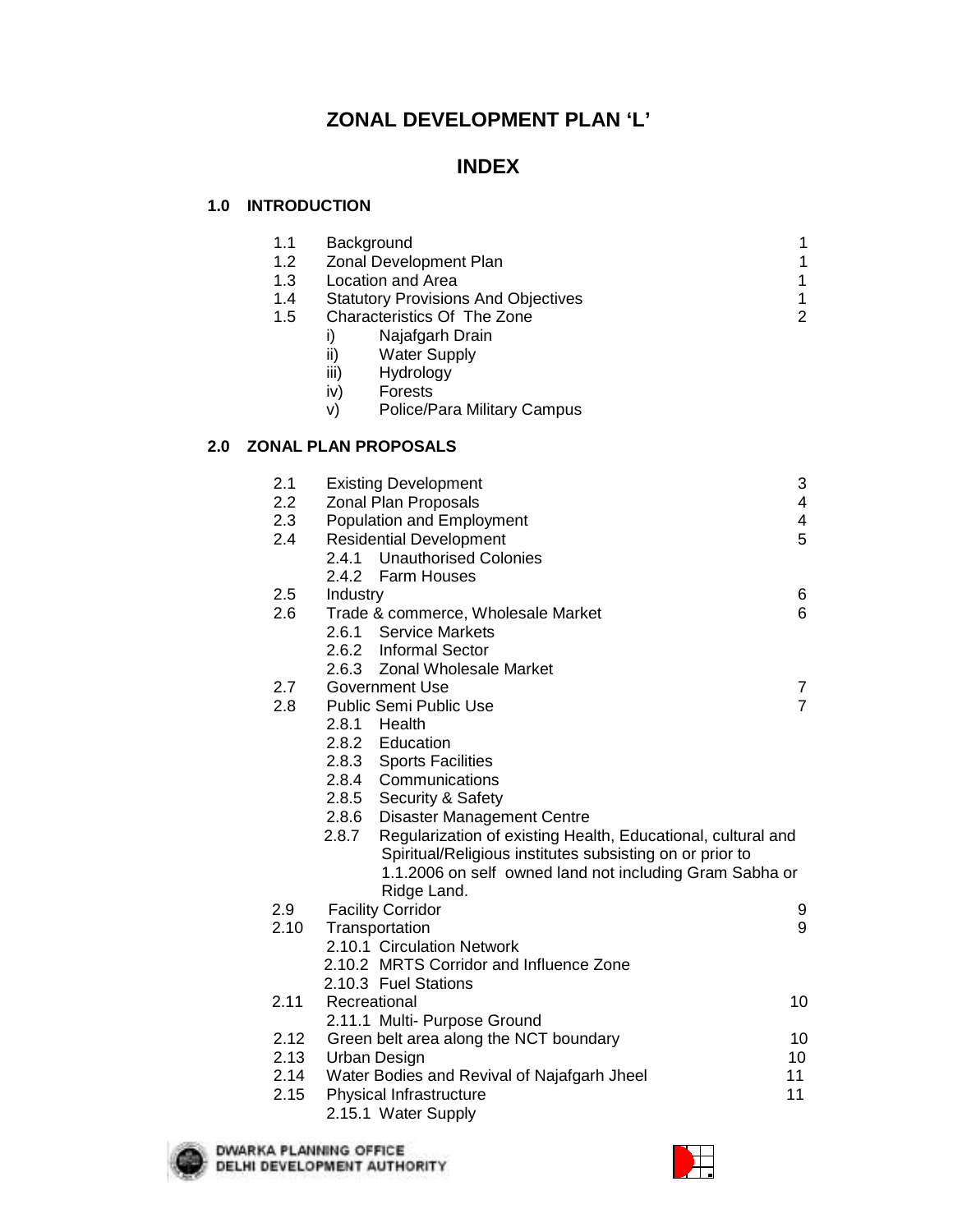- 2.15.2 Drainage & Sewerage
- 2.15.3 Solid Waste
- 2.15.4 Power

|      | 2.16 Modifications in Zonal Plan          |  |
|------|-------------------------------------------|--|
| 2.17 | Plan Implementation Review and Monitoring |  |

2.17.1 Layout Plan and the Re-development Plan

#### **Annexure**

| $\vert$     | Area and Population of Villages of Zone 'L'               | 13  |
|-------------|-----------------------------------------------------------|-----|
| $\parallel$ | List of Unauthorized Colonies Falling in Zone -'L'        | 15  |
| III)        | Listed Heritage Building / Monuments / Sites              | 18  |
| IV)         | Public and Semipublic Facilities for 20 Lacs Population   | 19  |
| V)          | Information Regarding Drains Located In Planning Zone - L | 22. |
| VI)         | Modifications in Zonal Plan                               | 23  |
| VII)        | List of pre-existing institutions                         | 24  |

#### **Maps**

|      | Location Plan Zone 'L' |  |
|------|------------------------|--|
|      | Existing Built Up Area |  |
| III) | Land Use Plan          |  |



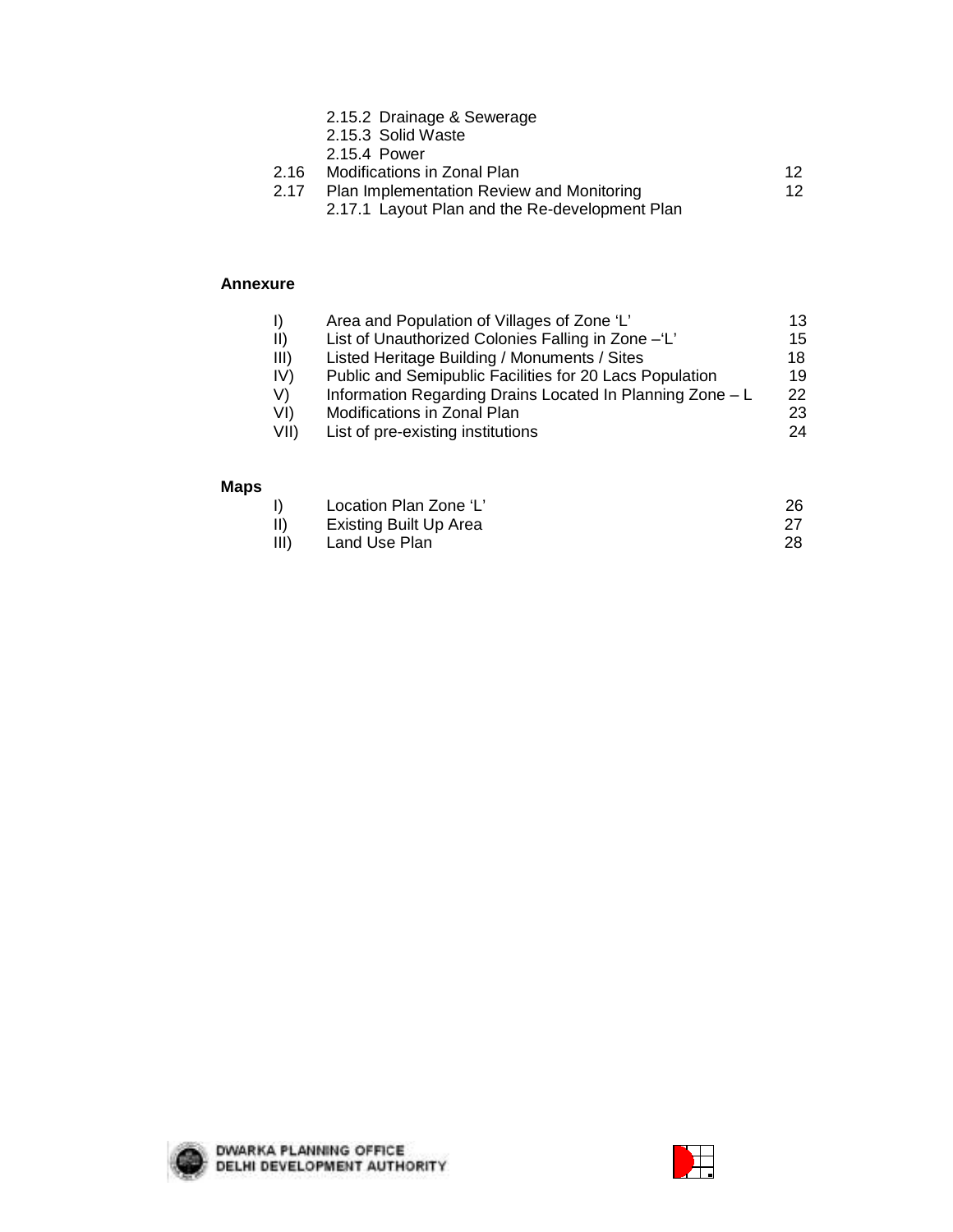# **ZONAL DEVELOPMENT PLAN**

### **PLANNING ZONE 'L' (WEST DELHI - III)**

#### **1.0 INTRODUCTION**

#### **1.1 BACKGROUND**

The Zonal Development Plan is prepared under the provisions of Master Plan for Delhi and as per Delhi Development Act, 1957. It provides a link between the Master Plan and layout plans.

According to Master Plan for Delhi -2021, notified on 07.02.07 National Capital Territory of Delhi has been divided into 15 planning zones. Out of these, 8 Zones (A to H) cover existing Urban Area as shown in the Land Use Plan. Zone 'O' covers River Yamuna and the remaining 6 zones (Zone J to P) are part of Urbanisable Area.

#### **1.2 ZONAL DEVELOPMENT PLAN**

A Zonal Development Plan means a plan for each Zones (Division) containing information regarding provision of social infrastructure, parks and open spaces, circulation system etc. The Zonal Development Plan indicates the actual as well as proposed use-zones designated in the 9 'land use' categories stated in the Master Plan according to which the area in the Zone is to be finally developed. User indicated in the Zonal Development Plan will not give automatic right to the owners to use their property / land for the designated use.

Based on the availability of the infrastructure services by the respective departments, the urbanisable areas will be opened up for development in a phased manner to meet with the needs of urbanization envisaged in the Master Plan-2021. The hierarchy of Urban Development indicated in the Zonal Development Plan is to be in conformity with table 3.3 of Master Plan -2021.

#### **1.3 LOCATION AND AREA**

The Zone 'L' covers an area of 21933 Ha. which is bounded by the following:

- i) Delhi Rohtak Railway line in North
- ii) Existing H T line and Zone 'K ' mainly comprising of Dwarka Sub- City , in East and
- iii) The National Capital Territory of Delhi boundary on its Southern and Western sides.

In the zone there are 58 Villages and one Census Town known as Najafgarh (Refer Annexure-I). Part of revenue area of 6 villages located in Zone 'K' also fall in this zone.

#### **1.4 STATUTORY PROVISIONS & OBJECTIVES**

Delhi Development Act, 1957 under section-8 provides for the preparation of the Zonal Development Plan.



**DELHI DEVELOPMENT AUTHORITY**

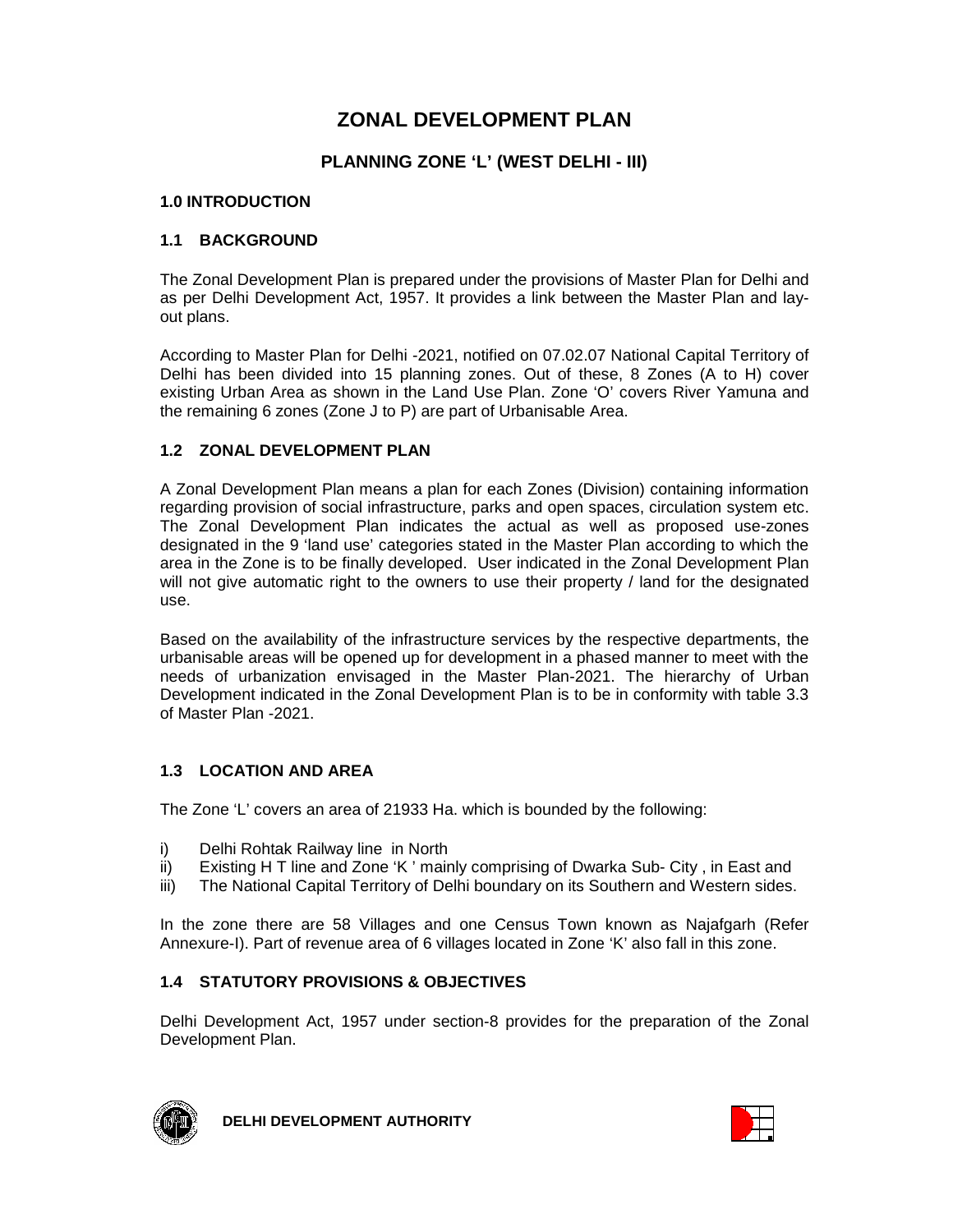Zonal Development Plan is required to detail out the policies of the MPD-2021 and serve as link between the Master Plan and the various lay out plans. This zonal plan is to provide directions and basic guidelines for preparation of detailed schemes / projects, and plans, e.g., site plans, local area plans and ward plans etc.

The basic objectives of Zonal Plan for Planning of Zone 'L' are:

- i) To provide adequate shelter along with physical & social infrastructure for assigned population.
- ii) To provide work centers
- iii) Conservation of environment.
- iv) Public, Private and Community participation to remove bottleneck and delay in the assembly of land through mix of land acquisition and new assembly techniques involving public and private sector (land owner).
- v) Redevelopment of existing built up area, regularization of existing unauthorised colonies as per the policy of the Government with the objectives to provide basic infrastructure and to improve the environment by development of proper road width, parking facilities, community facilities.
- vi) Integration of transport network with the other parts of the city.

#### **1.5 CHARACTERISTICS OF THE ZONE**

The zone is the largest of 15 zones of Delhi and is predominantly rural in character. Najafgarh is the only census town in the Zone. Most of the area of Zone 'L' forms part of the Najafgarh drainage basin. The topography of the zone depicts gentle slope from the North to South. The Najafgarh drain originates from Najafgarh Jheel in the South west Delhi - Haryana border and traverse a length of about 51 Km before meeting in River Yamuna. Inflow of water into this drain is mainly from the following sources:

- a) Northern flood water through out fall drain No. 8
- b) Shahibi water through out fall drain No. 8
- c) Southern water spill over through Manesar and Gurgaon nallahs that joins the Jheel,
- d) Run off from Najafgarh block through major channels such as Palam Mungeshpur drains and arteries of smaller drains, out falling up-stream of Kakrola.

i) Najafgarh Drain: It is one of the very old drains which emanates from Rajasthan / Haryana as a rivulet, where phased improvements have been carried out over the years. The capacity of the drain is about 3000-8000 cusec in different segments, with very gentle gradient.

ii) Water Supply: The present availability of potable safe drinking water in this area is inadequate. Most of water requirement is met out by tubewell. However, the output performance of tubewells has shown a declining trend.

iii) Hydrology: The thickness of the alluvium is 300 m or more in most part of Najafgarh block. The bed-rock consists of Alwar Quartzite which is well stratified. Most part of the zone has non-calcareous soils with Iron and Manganese concentrations. The soil is well drained with moderate permeability.

iv) Forests: As per the information received from the Forest Deptt. of GNCTD, the Najafgarh block has 2 protected forests in village



**DELHI DEVELOPMENT AUTHORITY**

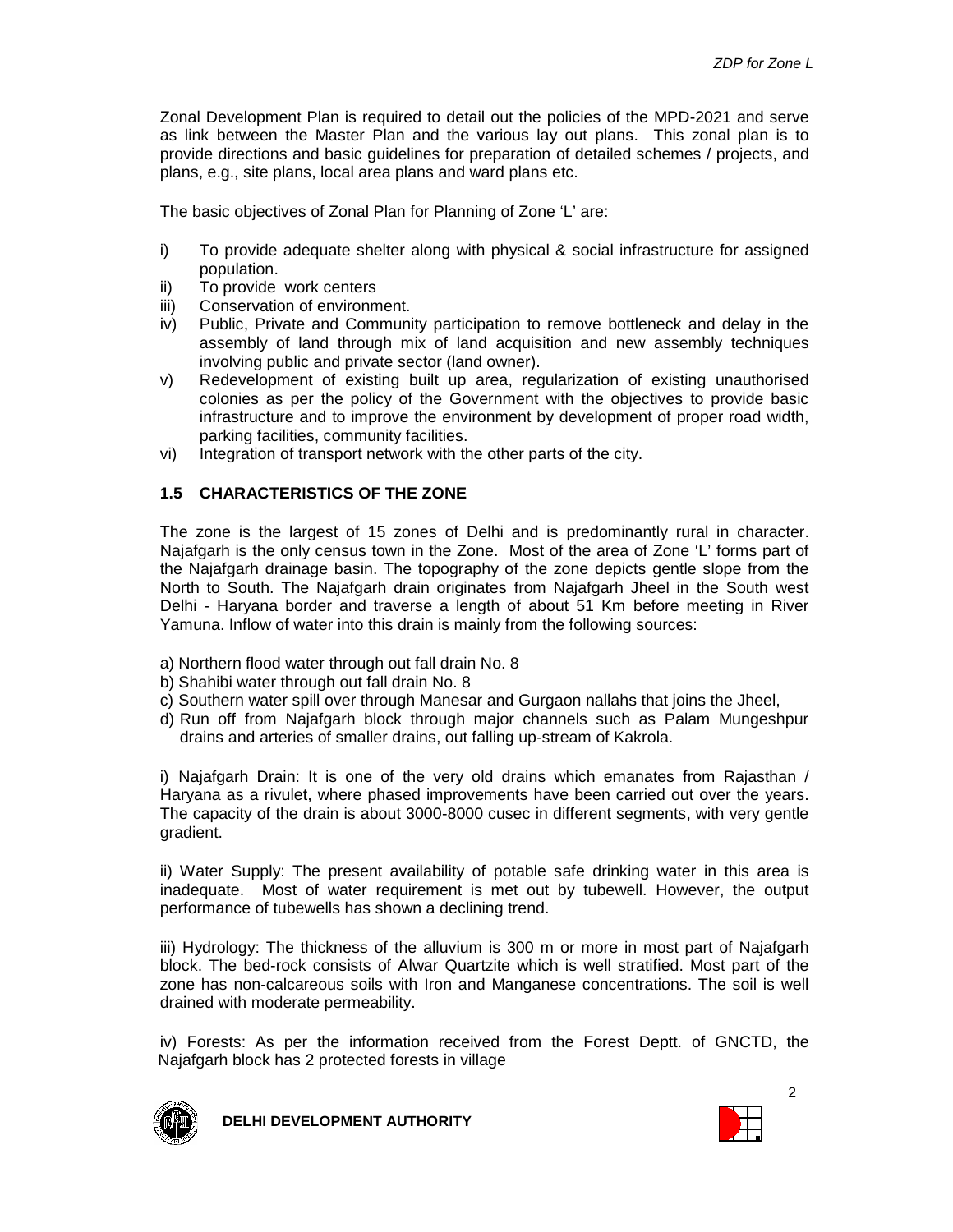- Mitraon- Area about 105 acres. (40.2 Ha.)
- Jainpur- Area about 245 acres (90.8 Ha.)

v) Police / Para Military Campus: Three major institutional campuses related to police / para-military forces are existing in the zone. The campus of Border Security Forces is located in the Revenue area of village Chhawla, whereas campus of Central Reserve police Force (CRPF) is located in village Jharoda Kalan and Air Force Station, Dhansa is located in village Isapur. These campuses are existing for more than a decade.

#### **2.0 ZONAL PLAN PROPOSALS**

Consistent with the Master Plan framework and provisions, the policies for Zonal Development Plan have been detailed out. The plan ensures retention of both green area and green belt for ecological balance as well as promotes development of areas in terms of activities / facilities.

#### **2.1 EXISTING DEVELOPMENT**

(a) Based on the satellite imagery existing built up area in the zone has been broadly assessed and analyzed. Built up area of Najafgarh town itself is about 780 Ha. Total area of zone as per village revenue record of GNCTD comes to 21933 Ha (refer Annexure – I).

All 58 villages are connected with roads most of which are having ROW less than 30m. Najafgarh is a major urban agglomeration connected with Nangloi - Najafgarh Road having road width of (25m-28m), Dichaon Kalan - Najafgarh Road having road width of (20m-26m),Jharoda Kalan- Najafgarh Road having road width of (25m-30m), Dhansa –Mitraon – Najafgarh Road having road width of (20m-25m), Bijwasan- Najafgarh Road having road width of (18m-31m) upto Chhawla. DTC Terminals are existing in Najafgarh and village Baprola.

Schools and health centers are available in most of villages either in abadi area or near village. Besides these, there exist a few Sr.Secondary schools owned by private societies / trusts which have recognisition or are in the process of getting recognisition from Govt. of Delhi.

Approximately built up area of villages and unauthorized colonies is 1380 Ha. Built up area of villages falling in green belt is computed as 643 Ha. List of villages falling in green belt is placed in Annexure-I. Total built up area comes to 2023 Ha.

There are about 154 unauthorised colonies which are listed in regularization list of NCTD (Refer Annexure-II).

Cremation ground / burial grounds are existing on outskirt of villages, which shall be located / relocated keeping in view the proposed development in the zone.

In the Zone, there is hardly any planned recreational area developed by Local Body or DDA or GNCTD. 131 Ha area is categorized as reserve forest located in village Jainpur and Mitraon.

In this zone a site of 400 KV sub-station near Rohtak Road has been earmarked.



**DELHI DEVELOPMENT AUTHORITY**

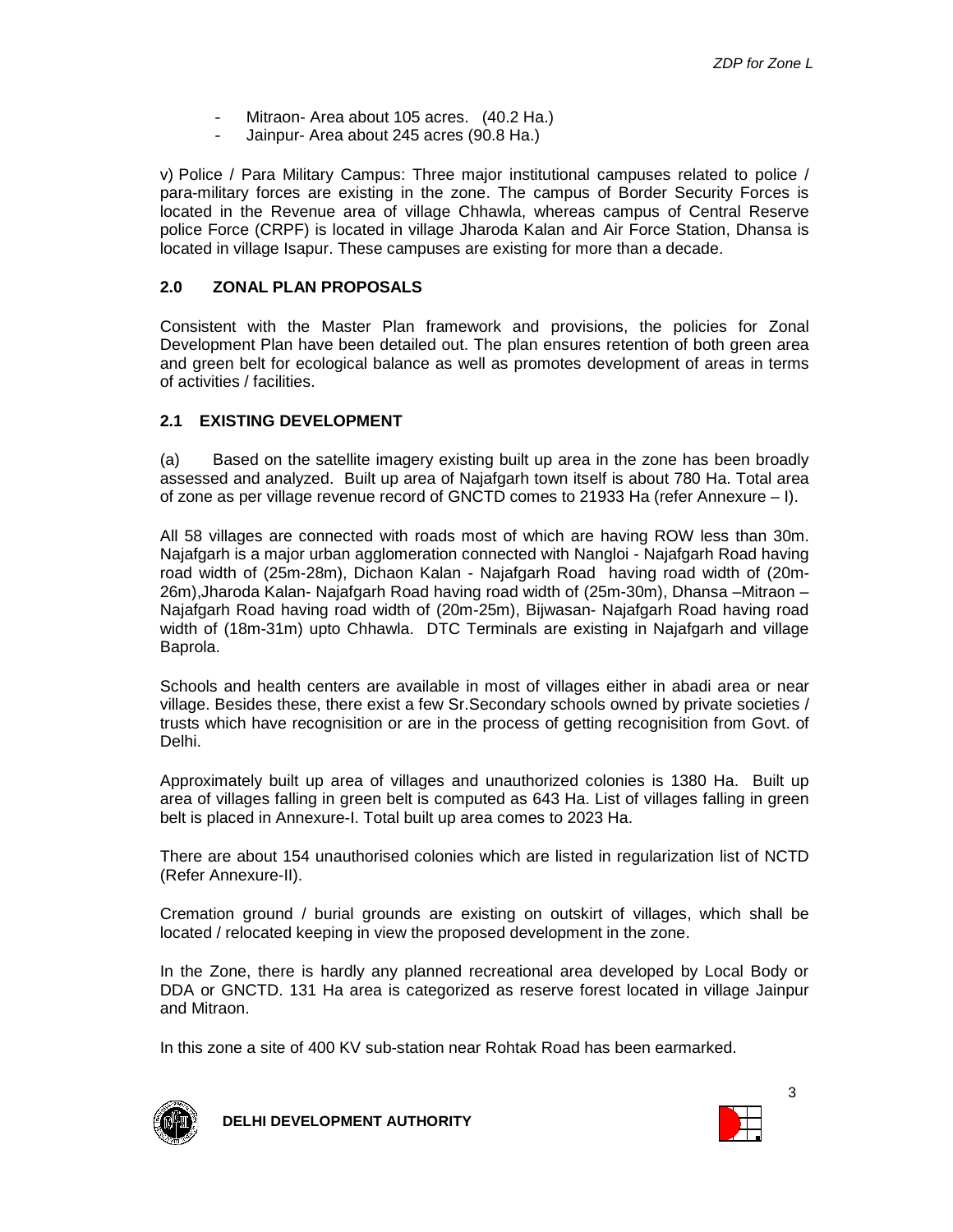b) Existing institutional activities/PSP facilities:

The following facilities are permissible under clause 8(2) of MPD-2021 (page 125, 126 of Gazette of India) as part of the approval of layout plan or as a case of special permission from the Authority:

- a) Hospitals (upto 100 beds)
- b) Primary Health Center/Family Welfare Centre/maternity Home/Dispensary etc.
- c) Nursing Home/Polyclinic/clinic/Clinical Laboratory etc.
- d) Dispensary for pet and animals
- e) Primary school/Middle school
- f) School for Mentally/Physically Challenged
- g) Technical Training Centre (ITI / Polytechnic / Vocational / Training Institute / Management Institute / Teacher Institute etc.)
- h) Facilities e.g., Bus terminal, taxi stand, milk/vegetable booths, religious premises, vending booth, petrol/CNG filling pump, recreational club, police post, police station, fire station, post office & telegraph office and telephone exchange.

#### **2.2 ZONAL PLAN PROPOSALS**

To accommodate about 20 lakh population following land use distribution has been proposed.

#### **PROPOSAL LAND USE- ZONE L TABLE 1**

| SI.No. | <b>Use</b>                             | Area in Ha. | %     |
|--------|----------------------------------------|-------------|-------|
|        | Residential                            | 5344        | 46.03 |
| 2.     | Commercial                             | 600         | 5.17  |
| 3.     | Industrial                             | 641         | 5.52  |
| 4.     | <b>Public / Semi Public Facilities</b> | (1800)      |       |
|        | at city level                          | 1261.6      | 15.50 |
|        | at Community level                     | 538.22      |       |
| 5.     | Govt.(Use undetermined)                | 658         | 5.67  |
| 6.     | Recreational                           | 1509        | 13.00 |
| 7.     | Transport                              | 930         | 8.01  |
| 8.     | <b>Utilities</b>                       | 129         | 1.11  |
|        | Total                                  | 11611       | 100   |

#### **2.3 POPULATION AND EMPLOYMENT**

Population of the zone as per census 1981 was 88,342 which increased to 1,57,561 in year 1991 and about 9 lakh in year 2001.

Urbanisable area of the zone is 11,611 Ha. Considering population density of 250 - 300 person per Ha, will accommodate about 30 lakh population in the zone including the existing population of villages, unauthorized colonies and the Najafgarh town (Refer Annexure I). It is proposed that zone should be planned for 20 lakh population in view of constraint of physical infrastructure. The employment generation in this zone shall be mainly in the form of the Trade and Commerce, Whole sale markets and Hi-tech industries.



**DELHI DEVELOPMENT AUTHORITY**

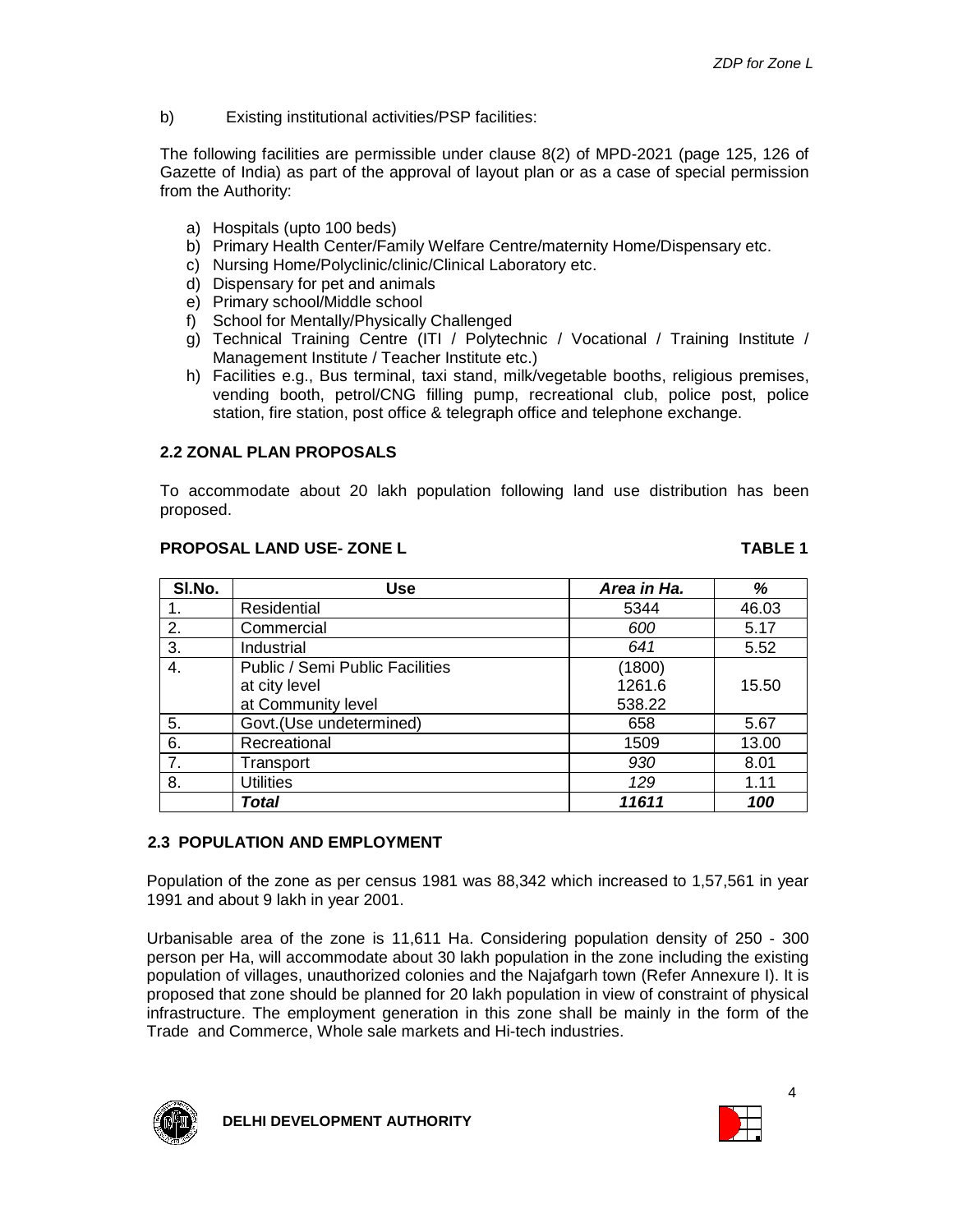#### **2.4 RESIDENTIAL DEVELOPMENT**

For residential development 5344 Ha. of land is proposed in a hierarchy of Neighborhood, community etc. A Neighborhood module of 20-25 Ha. shall accommodate about 10,000 population as per density norms of Master Plan. About 5 Ha. of land in each module shall be provided for neighborhood facilities such as Sr. Secondary School, Park & Play ground etc.

#### **2.4.1 Unauthorised Colonies:**

The process for regularisation of Unauthorised colonies is being coordinated by the Govt. of GNCTD. Regularisation of unauthorized colonies is a continuing process and is subject to the Government guidelines approved from time to time. The tentative list of the Unauthorized colonies falling in the Zone in placed at annexure II. As in the case of Village Abadis, the 'land use' of the finally approved Unauthorized colonies located in any use zone, at any point of time, within the boundaries specified by the competent authority, would be 'residential'.

There are about 154 unauthorized colonies in the zone, which shall be dealt as per Government policy for regularization. Most of these residential built-up area consisting unauthorized colonies and villages are deficient in facilities and have approach road / streets of smaller or inadequate width which would necessities of redevelopment plan.

Master Plan for Delhi-2021 recommends preparation of redevelopment plans for Unauthorised Colonies and the villages; which shall ensure the permissibility of mixed use zoning at property or within the premise level compatible to the predominant residential areas. It must be ensured that for improvement of the physical and social infrastructure, the minimum necessary level of services and community facilities are to be provided in all unauthorized colonies.

- **(i) Physical Infrastructure:** Plans for provision of services shall be prepared by the concerned local bodies.
- **(ii) Social Infrastructure:** For provision of social infrastructure, reduced space standards shall be adopted. Depending on the availability of land, facilities like community hall, dispensary etc. can be grouped together.

Najafgarh Town, built up area of villages, unauthorized colonies are existing in an area of about 2023 Ha. Najafgarh Town and built up area around this town has been considered as special area for which Redevelopment Plan and Special Area Plan shall be prepared. The core area of Najafgarh Town has historical importance, which is proposed to be designated as "Special Area". Accordingly Special Area, Regulations of MPD-2021 (Page 122 of Gazette of India) shall be applicable. However, the peripheral / recent developments including unauthorized colonies are to be dealt as per respective policies and plans.

The provision of requisite social infrastructure shall be governed by the norms for residential neighborhood of 10,000 population. In any residential sub division plan the minimum area served for social infrastructure shall be about 7 sq.m. per person.

#### **2.4.2 Farm Houses:**

The Farm Houses were permitted and sanctioned under the provision of Master Plan-1962 and 2001. As per MPD-2021 the farm houses are now permitted only in the 'green belt'. All existing farm houses would be dealt with as per the Government policy on Farm Houses.



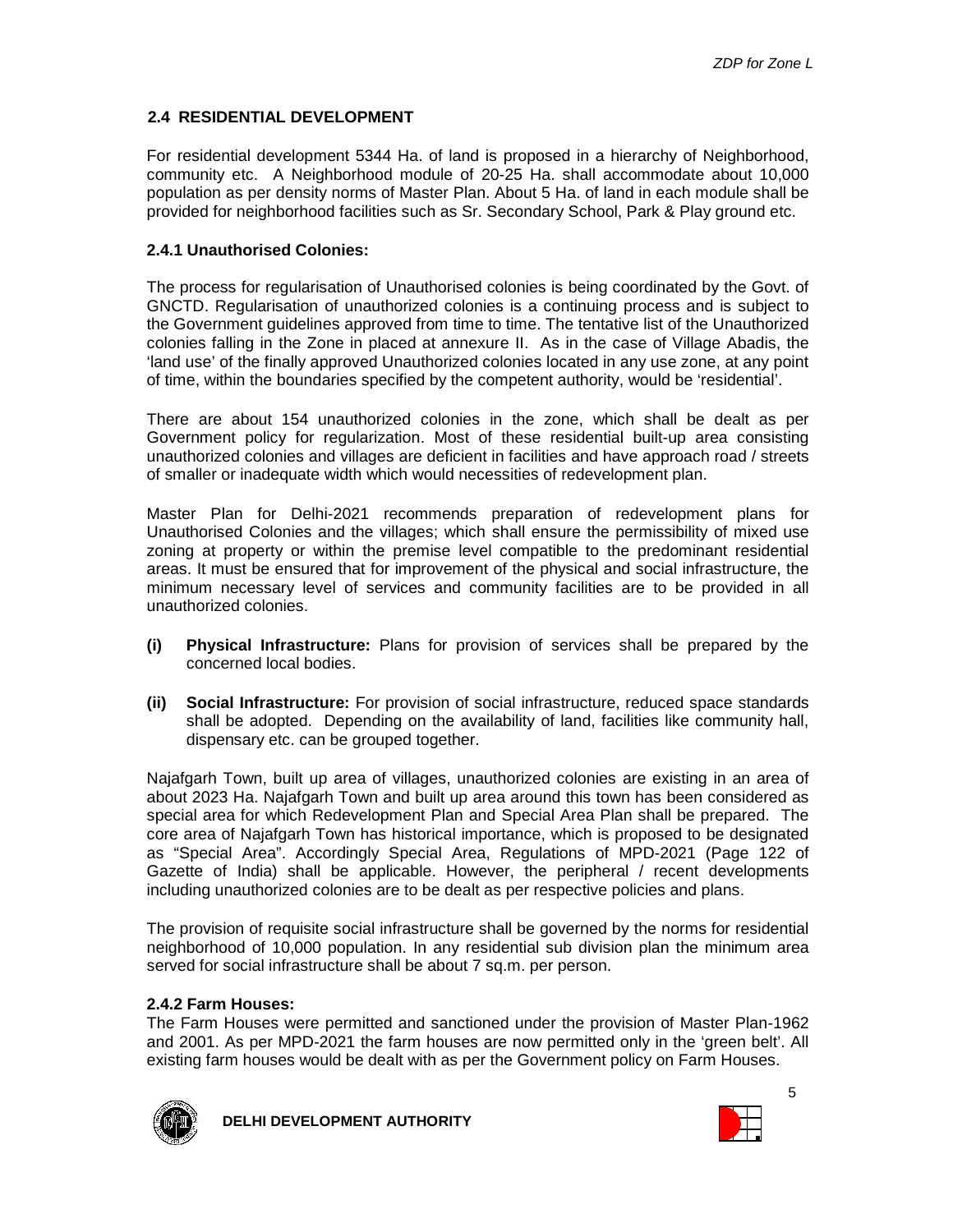#### **2.5 INDUSTRY**

In the zone the existing industrial area in Tikri Kalan which has been developed by DDA for which the change of land use was notified by MOUD vide no. K-13011/34/95-DDIB, dated 11.11.1998 from Agriculture Rural use zone to Light and Service Industry (PVC Bazaar). As per notified land use plan of MPD-2021 land area of about 80 Ha near Tikri Kalan on South of Rohtak Road, in between Rohtak Road & Railway Line where industrial area of about 219 Ha has been earmarked for industrial use. In this pocket, on West of 220 KV line in area about 32 Ha built-up structures (pucca / semi-pucca / purely temporary) in scattered form under Warehousing/ Industrial use exists. This pocket is proposed to be developed / redeveloped by DSIDC. The delineation of the built-up area & its boundary under industrial pockets shall be taken up while preparing the redevelopment plans / industrial area plans. As per notification of GNCTD No. C.1 / Policy / INSTU/ Phirni road / Mundka, Udyan /2007 / 20 dated 17.9.2007 about 60 Ha land has been added under industrial use & equivalent area reduced mostly from PSP use & partly residential use.

In Delhi, Hi-Tech and value added industries which are not labour intensive have been suggested. In the zone about 500 Ha land is proposed under the industrial use zone which includes about 100 Ha land at Tikri Kalan under light and Service Industrial use (PVC Bazaar). Out of remaining 400 Ha about 80 Ha is proposed for relocation of the industries to be shifted from the existing non conforming areas and about 300 Ha land is proposed for hi tech industries. Non polluting household industries are permitted in the residential area / villages as per the Master Plan policy. This new industrial area measuring 160 Ha shall be identified in the facility corridor or in its continuity.

#### **2.6 TRADE & COMMERCE, WHOLESALE MARKET**

In this zone one wholesale market of food grains in Najafgarh and one wholesale fodder market in village TikriKalan are existing. Most of the Commercial activities are located in unplanned way in built-up residential area / villages / unauthorized colonies.

The hierarchy of commercial centres / activities shall be taken up in the form of District Centres, Community Centres, Local Shopping Centres and Convenience shopping Centres as per the MPD-2021. Five District Centres, 20 Community Centers shall be located in new Facility Corridors, 200 Local Shopping Centers and Convenience Shopping Centers shall be detailed out as per layout plan within Residential Usezone.

In the zone 600 Ha land is proposed under commercial use.

**2.6.1 Service Markets:** Service Market and organized informal bazaars have to be planned at appropriate locations.

**2.6.2 Informal Sector:** The informal sector shops are to be provided at appropriate locations as per the norms.

**2.6.3 Zonal Wholesale Market:** In the zone, one wholesale food grain market is existing in Najafgarh. New location of the wholesale market has also been proposed in the zone. These wholesale markets shall serve a sub city level market.



**DELHI DEVELOPMENT AUTHORITY**

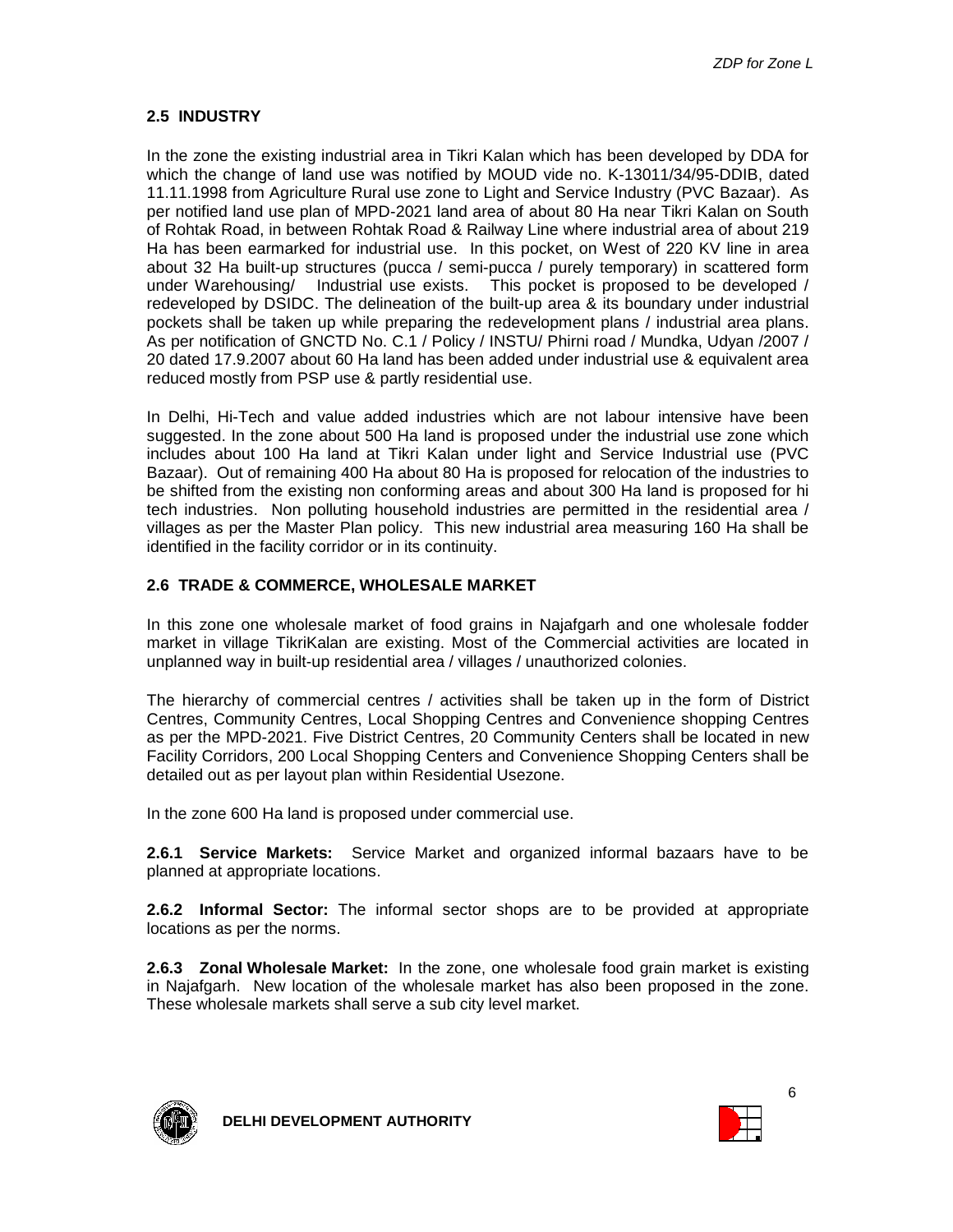#### **2.7 GOVERNMENT USE**

In the zone, the local govt. offices are located mainly in the Najafgarh Town. Campuses of CRPF, BSF, ITBP, and Police Training College are functioning within an area about 333 Ha. These have already been indicated in land use plan of MPD-2021 under the category of Govt. Land (Use undetermined). Additional land of about 325 Ha. is proposed in the category of Govt. land (use undetermined) for further requirement of police and para -military organization. In the Green belt of village Isapur revenue boundary about 80 Ha land is also falling under this use.

#### **2.8 PUBLIC AND SEMI PUBLIC FACILITIES**

Deficiency of village level PSP facilities are proposed to be located in 20 – 25% of green area proposed around villages. About 10 Ha of land of width 100 – 120 m have been proposed to meet out PSP deficiency of village facilities. This 10 Ha land is part of city level PSP in MPD-2021, from where it has been adjusted to Community Level Neighbourhood Level facilities. Generally neighbourhood / community level facilities are proposed in land having width of 100 – 120 m, while city level facilities have been proposed in corridor width of 200 m proposed along road.

**2.8.1 Health:** The details of existing Maternity Center / Dispensaries have been collected. However to meet the requirement of 20 lakh population to be accommodated in the zone and to provide 5 hospital-beds per thousand population, a hierarchy of health facilities / hospitals has been proposed.

**2.8.2 Education:** Master Plan recognises the necessity to develop policies and norms to enable optimal utilisation of land and available educational infrastructure. Physical planning parameters are as under:

- Differential norms of standards for various educational institutions.
- Coaching centers / vocational training center to be permissible in school after school hours with the prior approval of Competent Authority.
- Permission of Nursery school in Residential Plots as part of Mixed Use Policy.

In the zonal plan land measuring about 53.6 Ha is to be kept for higher education.

**2.8.3 Sports Facilities:** There is an evident need for a properly planned and structured sports infrastructure. In the zone, a site of about 17 Ha is already existing for sports Training Institute. New sports facilities have to be provided in the zone in a hierarchy of divisional sports centre / Golf Course, District Sports Centre, Community sports centre. Lower level sports activities shall be allowed in Residential neighborhood.

**2.8.4 Communications:** The requirement of Post & Telegraph Office, Telephone Exchange shall be identified while preparing lay out Plans as the area requirement is not very large. Two plots of Head Post office each 2500 sq.m. and two plots of Telephone Exchange each of 2500 sq.m. are to be provided. Remote subscriber units within radius of 3 Km each of 300 sq.m. shall also be provided in the sector / scheme at appropriate location.

**2.8.5 Security & Safety:** Police Station / Police post, Police lines and Jail etc. shall be provided in Public / Semi public use. The requirement of 13 Ha land for Security facilities and 15 Ha for safety facilities such as Fire station has been proposed.



**DELHI DEVELOPMENT AUTHORITY**

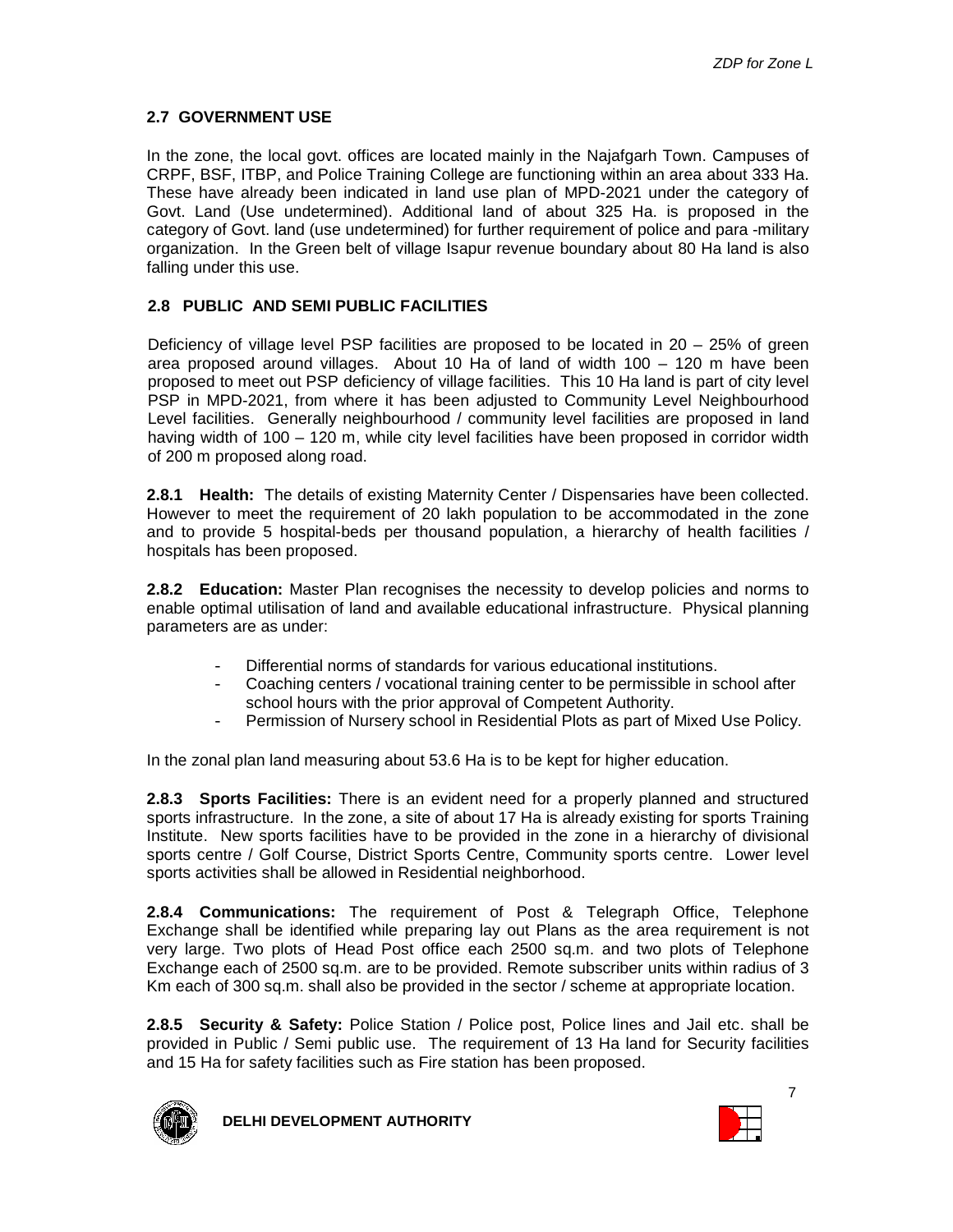**2.8.6 Disaster Management Centre:** Delhi being in high seismic zone IV needs a Disaster Management Centre for which land measuring 3 Ha shall be earmarked, preferably in facility corridor.

#### **2.8.7 Regularisation of existing Health Care, Educational, Cultural & Religious (including Spiritual) institutes existing prior to 01/01/2006 on self owned land not including Gram Sabha or Ridge Land.**

**2.8.7.1** In pursuance of the Public Notice issued in this regard, the Authority resolved incorporation & regularization of the above uses/activities in the 'Public and Semi Public' land use category of the Master Plan. The applications of the existing institutions as listed in the Annexure -VII shall be examined as per the Authority resolution and as per the direction of the Central Government issued from time to time. However, the regularization of existing institution located in the immediate vicinity of notified Ridge/Reserved Forest / Regional Park shall be subject to finalisation and demarcation of the boundaries of the aforesaid respective use zones/ areas.

**2.8.7.2** In case of cultural, health care and educational institutions, the structures of such institutes as existed as on 01/01/2006, but not beyond the prevailing relevant provisions of MPD-2021, shall be considered for regularization. However, in case of the existing religious (including spiritual) institutions vis a vis the land presently owned by them, regularisation shall be subject to the conditions that a) the built up area in these cases shall not exceed FAR of 15 with maximum 15% ground coverage; b) shall be confined to the buildings, which are directly related to the use activities – religious (including spiritual); c) the structures as existed on 01/01/2006 shall only be considered and d) the remaining area shall be kept as "green area" with no construction to be permitted in future.

The regularization of all the above institutions shall be confined to those listed in Annexure-VII of this Plan or those cases recommended by DDA to the Government on or before  $8<sup>th</sup>$ March, 2010, and shall be undertaken only after ensuring that the change of land use u/s 11A of DD Act, 1957 is notified in conformity with the provisions of MPD-2021 as and where required. This is further subject to the condition that such individual cases shall not be considered for regularization, if the site in question is located:

- a. On public/Government land; or on land acquired by DDA;
- b. On encroached land; or on illegally occupied land;
- c. In notified or reserved forest area;
- d. In area of right of way of infrastructure such as of existing/proposed railway lines/ master plan roads, major trunk water supply and sewerage lines etc.;
- e. Or if it violates the provisions of the Ancient Monuments and Archeological Remains Act, 1958, amended from time to time;
- f. Or in cases where there is a Court Order restraining change of land use or for eviction/ vacation of premises.

**2.8.7.3** Further, regularisation orders of these categories of institutions shall not be considered as approved, unless the requisite payment of penalty / levy / additional FAR charges etc. are deposited by the applicant institutes; all the conditions prescribed by the Government are fulfilled and formal 'Regularisation Orders' are issued by DDA. None of the above institutes shall, however, be entitled to put the land to any other landuse at any time,



**DELHI DEVELOPMENT AUTHORITY**

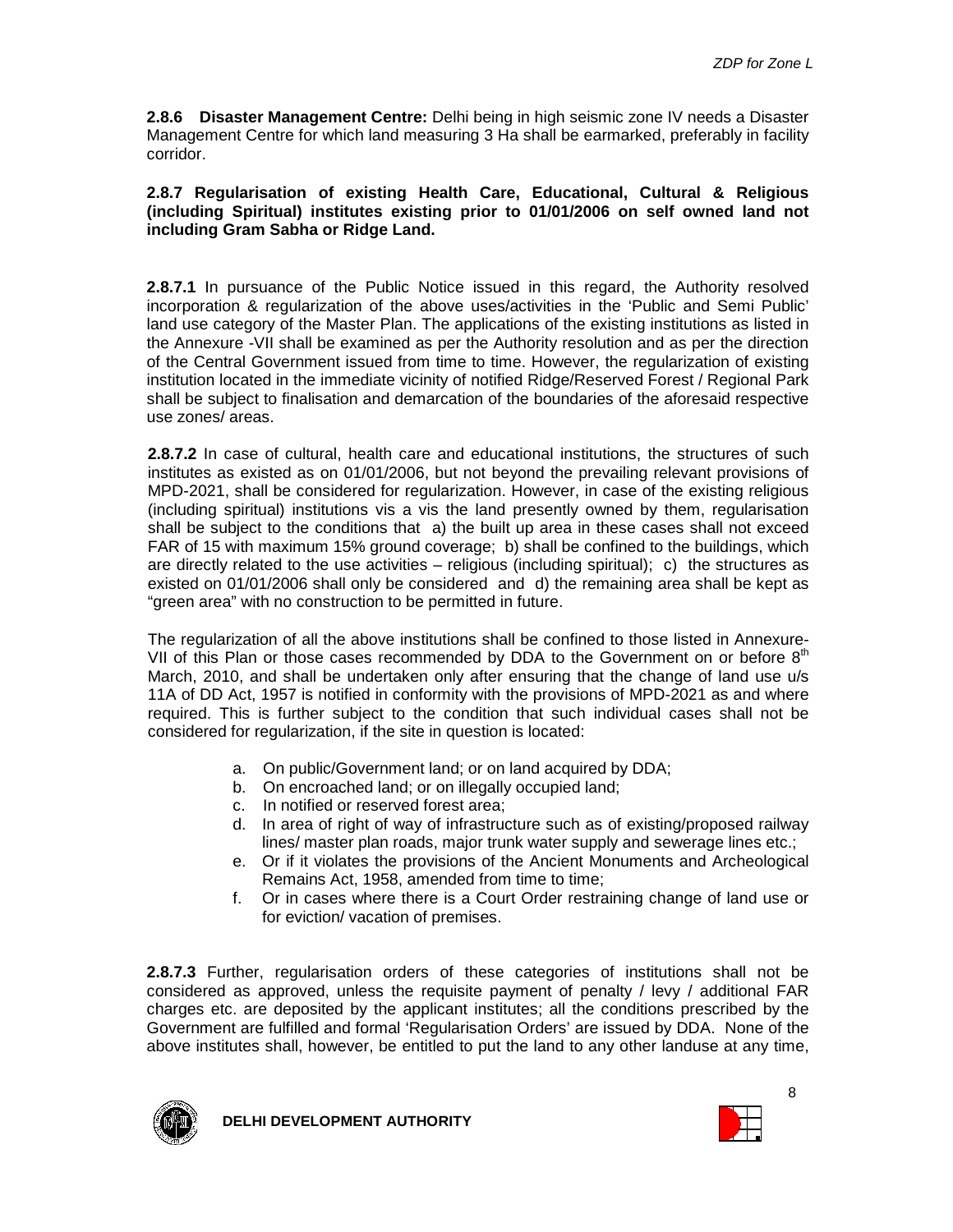and doing so shall invite takeover of land by DDA for alternative uses, on payment of reasonable compensation.

#### **2.9 FACILITY CORRIDOR**

As per MPD 2021 there is no designated Land Use / Use Zone as "Facility Corridor". However as per Master Plan, Facility Corridor is explained as corridor along the major Transport Networks to be utilized for provision of Sub-City/ Zonal level uses like Commercial, Public and Semi public, Recreational, Utilities etc. to be detailed out at the time of preparing Layout Plan/Local Area Plan.

The uses to be provided in Facility Corridor shall be as per section 3.2.2 - Hierarchy of Urban Development of MPD 2021.

Specific sites for various Public and Semi Public Facilities shall be provided in Facility Corridors which will consist of facilities for Health, Education, Security & Safety, Sports, Communications, etc.

#### **2.10 TRANSPORTATION**

**2.10.1 Circulation Network:** The Zonal Plan indicates circulation network, which is based on secondary source data. The actual detailed alignment will be with reference to the actual detailed project report/site survey and thus may undergo minor modifications at the time of finalizing the road alignment which will be incorporated in the sector plans/layout plans. A Realistic strategy of compensation & rehabilitation of project affected persons is recommended under these Plans / areas

In zone 'L', besides strengthening the existing road network, a new road network has been proposed consisting of major road of 80 m road ROW of length about 19 Km. on the southern side of the 400 KV tower line. 60 m road of length 27 Km and 45 m ROW road of length 151 Km 30 m ROW road of length 12 Km. Smaller size roads 24m shall act as the collector road in residential area. These local roads shall be provided while preparing the sector plan. The grade separator shall be provided at the junction of all the road of 30 m, 45 m, 60 m & 80 m.

**2.10.2 MRTS Corridor and Influence Zone:** MRTS / LRT / HCBS corridor along 60 m roads and above is proposed.

As per Master Plan-2021 para 3.3.2, influence Zone along MRTS Corridors and the Sub Zones for redevelopment and renewal should be identified on the basis of physical features, such as metro, roads, drains, high tension lines and control zones of monuments / heritage areas etc. This identification is to be done in consultation with GNCTD.

Green belt of 20 m width on both side of 80 m & 60 m road, while 10 m wide green belt on 45 & 30 m ROW has been proposed.

**2.10.3 Fuel Stations:** Petrol Pumps and CNG stations shall be provided as per the norms and to be indicated while preparing the Redevelopment, Local Area and Layout Plans. Already existing authorized CNG Service Stations for public transport vehicles, may continue



**DELHI DEVELOPMENT AUTHORITY**

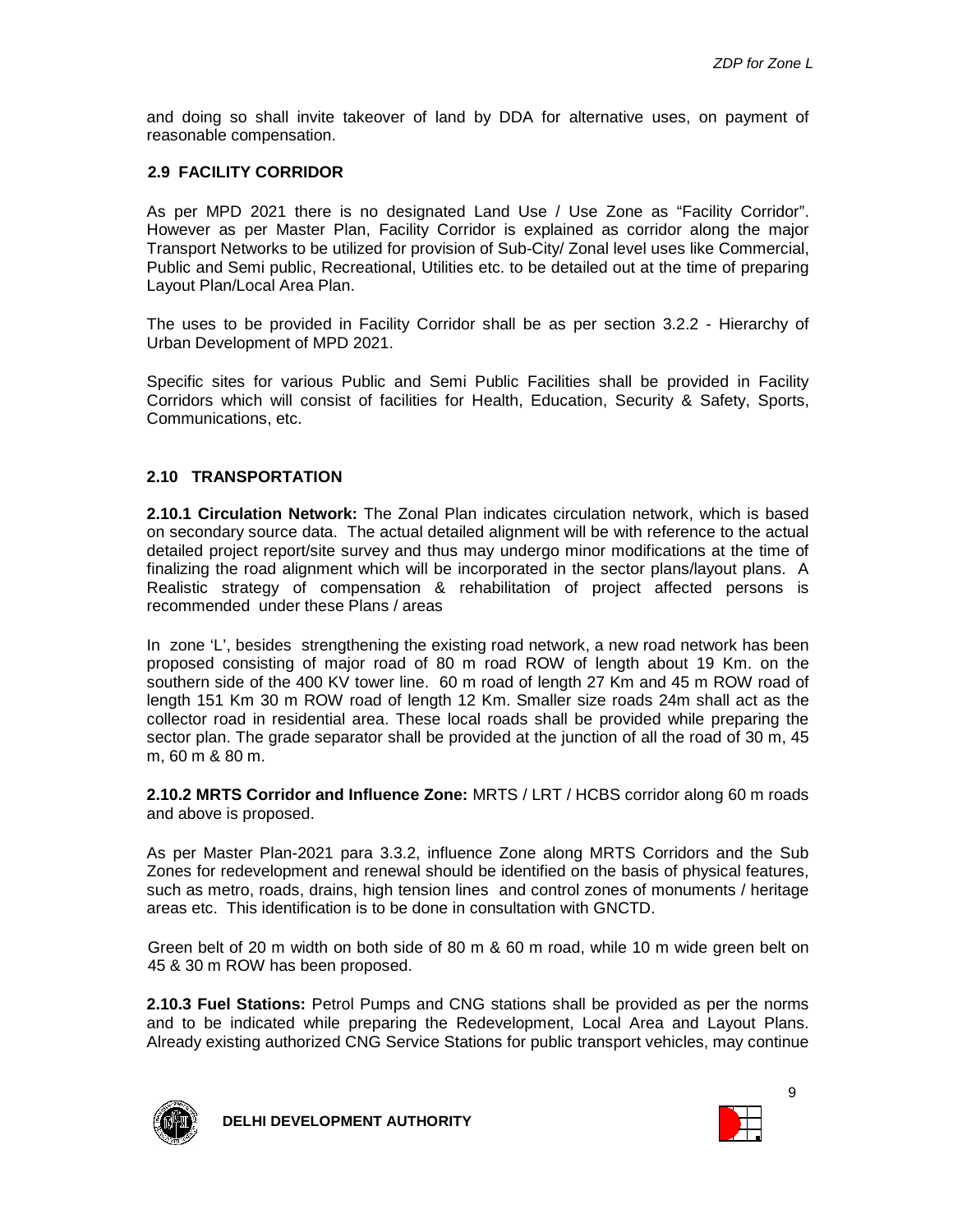for this purpose alone, till the layout plans / local area plans / redevelopment plans are prepared.

#### **2.11 RECREATIONAL**

As per the Master Plan, 15% of the Urbanisable area of the zone is to be kept under the green / recreational activities. This will include the City Park / District Park and Community Park. The other level of the park i.e. neighborhood, housing area shall be provided in the residential area. Beside, these open spaces in the green area for multi purpose ground at city level, district level and community level shall also to be provided, out of the green area ear-marked in the zone. Since people are becoming more conscious about the recreational activities, Sports activities, amusement park, theme park and other open spaces shall be suitably located in the zone.

**2.11.1 Multi- Purpose Grounds:** A network of the Multipurpose grounds, a special category for holding marriages and other special functions has been proposed. These multipurpose grounds at the Community level shall be upto 2 Ha at the district level of 4 Ha and the city (zone) level shall be up to 8 Ha. Already approved for Parks as Farm houses on 60m roads approved for holding marriages by the Local body / MCD are designated as multi-purpose ground. The requirements for 20 lakh population proposed in this zone have been given in the Annexure-IV.

#### **2.11.2 Conservation of Built Heritage:**

MPD-2021 recognizes the need for protection of the built heritage and to prepare appropriate action plan for conservation of heritage Buildings, Historical landmarks, memorials gardens, public places etc. Conservation aspects shall be suitably incorporated while preparing layout plans / schemes.

In the Najafgarh area, heritage buildings / sites have been identified based from the information available with the INTACH. 16 such buildings along with their ownership and approximate date of construction of such buildings have been given in the Annexure-III.

#### **2.12 GREEN BELT ALONG THE NCT BOUNDARY**

As per the Master Plan, one revenue village along the boundary of the National Capital Territory is to be kept under the green belt where the activities as given in the Master Plan shall be permitted. The green belt in the area with help in maintaining ecological balance between the built structure of the Delhi State and the Haryana State. There are 21 revenue villages which fall in Green Belt, covering an area of about 10322.00 Ha. (Refer Annexure-I).

#### **2.13 URBAN DESIGN**

Along the important main movement corridor i.e. MRTS corridor, major roads, i.e 80 m. and 60 m. wide road, Urban Design aspect shall be considered at appropriate places. The tall buildings and the urban form shall be worked out in preparation of detailed plans.



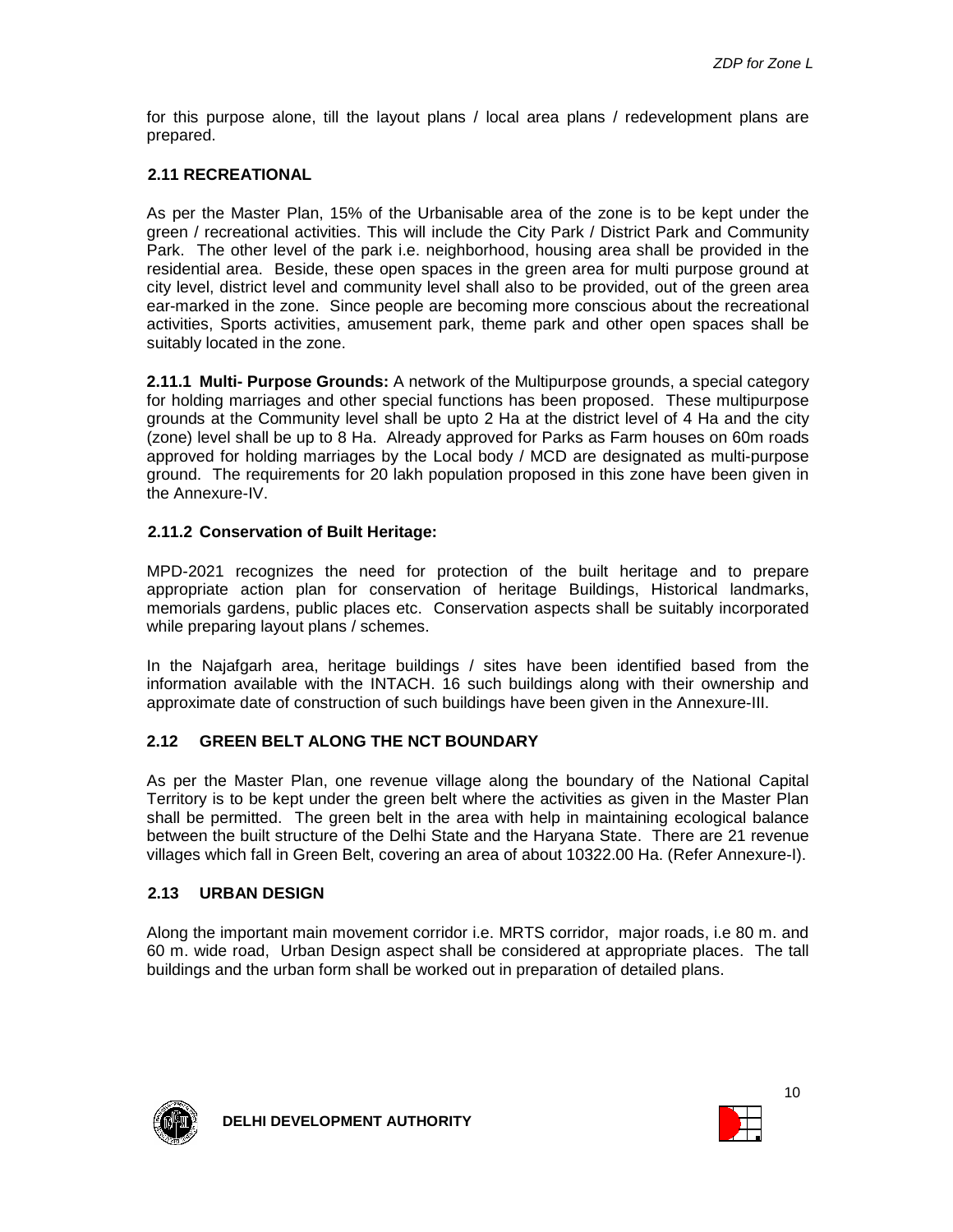#### **2.14 WATER BODIES AND REVIVAL OF NAJAFGARH JHEEL**

In the zone there about 58 urban villages, out of which 21 fall in the area designated as the green belt. Almost in all the villages either in the extended Lal Dora or within the distance of 1.52 Km, from the abadi area village pond are existing. These water bodies have been indicated on the zonal plan and are proposed to be conserved as per the directions of the court and the policy framed of developing water bodies and the green area falls around.

Low lying area in the revenue village of Raota, Gumanhera, Jainpur, Shikarpur, & Jhatikara measuring about 356 Ha. (890 acres) adjoining Najafgarh Drain has potentially for the developing it as a lake which is to be utilized for the recreational activities as well as water recharging area. The development of the lake shall be taken up in a comprehensive manner by Govt. of Delhi, MCD, DDA along with the Haryana Urban Development Authority as part of the area of the proposed lake is falling in the Haryana. Tourist infrastructure would be permitted on the banks of lake / artificial islands.

#### **2.15 PHYSICAL INFRASTRUCTURE**

**2.15.1 Water Supply:** Water required for the year 2021 for zone L is about 76 Mgd. The areas for water treatment plant and its reservoirs, ground water recharging area have been suggested. Potable water in this zone is mostly from the tubewell. The availability of the water in this zone shall be as per the norms considered in working out the requirement of the water at the city level. About 34 Ha of land, for water treatment plant has been made available to the Delhi Jal Board in adjoining zone i.e. K-I. Beside this, a provision has been kept about 45 Ha of land in the zone for locating a new water treatment plant near village Mitraon, on Najafgarh Dhansa road.

**2.15.2 Drainage & Sewerage:** The entire Najafgarh Basin has its catchment area of about 10939 Ha. The other important natural drains flowing through this zone are Mungeshpur drain and Mandela drain (Refer Annexure-V). It is proposed that the storm water of the urban development shall flow through these drains. An existing sewerage treatment plant with the capacity of 5 MGD is serving the Najafgarh Town which requires augmentation. The new location of sewerage treatment plant of 80 MGD capacity is proposed near the Najafgarh Drain, in revenue village Jhuljhuli.

**2.15.3 Solid Waste:** It is proposed to set up the mechanized plant / compost plant for solid waste which is projected to be 1360 tonnes per day. This plant shall be located based on the requirements in the green belt or at location in village Tikri Kalan, Jhuljhuli and Kanganheri.

**2.15.4 Power:** The power requirements have been worked out for the zone which is connected through the power grid line. No new location of the power station has been worked out in this zone. However, the zone 'L' based on the requirement received from the Delhi Transco. Two 400 KV grid station site and two 220 KV grid station sites have been identified. One site of 400 KV is already located in the revenue village of the Tikri Kalan / Neelwal. Other location proposed on the Mitraon Dhansa road. A 220 KV grid station site is already under execution at Rewala Khanpur and the other 220 KV grid station has been proposed in revenue village Daryapur Khurd.



**DELHI DEVELOPMENT AUTHORITY**

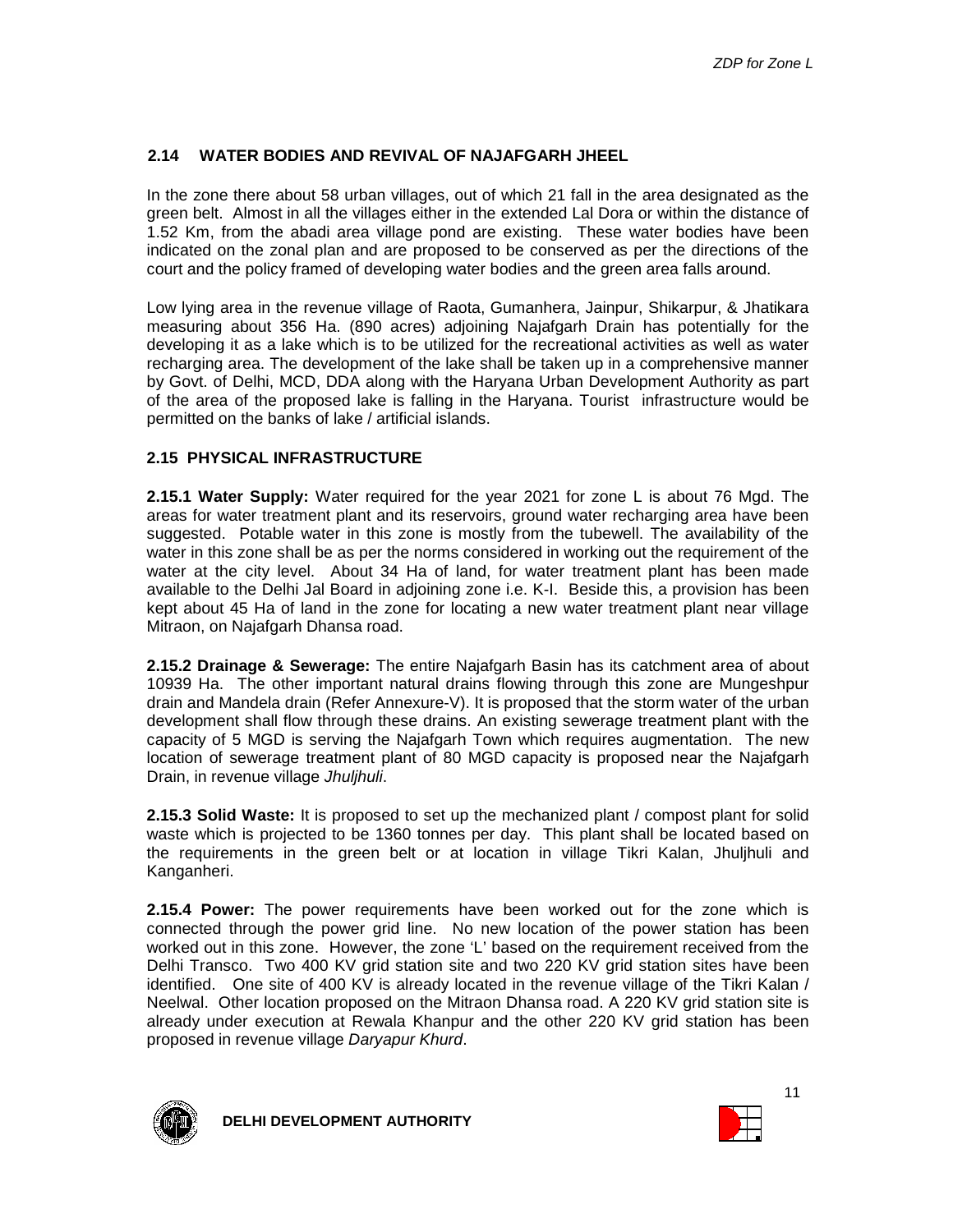#### **2.16 MODIFICATIONS IN ZONAL PLAN**

In the zonal plan the modifications in land uses undertaken as part of Master Plan for Delhi-2021 has been incorporated. The details of these modifications are given in Annexure VI.

#### **2.17 PLAN IMPLEMENTATION REVIEW AND MONITORING**

In an urbanisable area of 11,611 Ha. the zone will hold a population about 20 lac. This development of 11,611 Ha will be taken up in the phased manner. The acquisition of the land required for providing the infrastructure facilities as well as laying of the roads shall be taken up on priority Land acquisition proceedings should be taken up as soon as the zonal plan is notified by the Govt. Implementation of the zonal plan will depend upon the effective participation of the Public and Private sector. In development of the infrastructure for residential, commercial and public / semi public area.

The zonal plan shall be reviewed periodically and coordinated efforts shall be made for involvement of the all concerned local agencies responsible for providing the physically and social infrastructure. Any corrective measures require in land use shall be taken up.

**2.17.1 Layout plans and Redevelopment plans:** Layout plans of the facility corridor consisting public / semi public uses, commercial area, Industrial area, Formal green area, village development plan including the facility area / green area proposed in width of 100 m around villages, special area plan for Najafgarh Town and redevelopment plan for unauthorized colonies shall be worked out / detailed out in due course of time as per directions of Government issued from time to time. The layout plans already approved by the Authority or any other local authority concerned in accordance with the law shall be deemed to have approved under Master Plan.

**-**-------------------------------------------------------------------------------------------------------------------



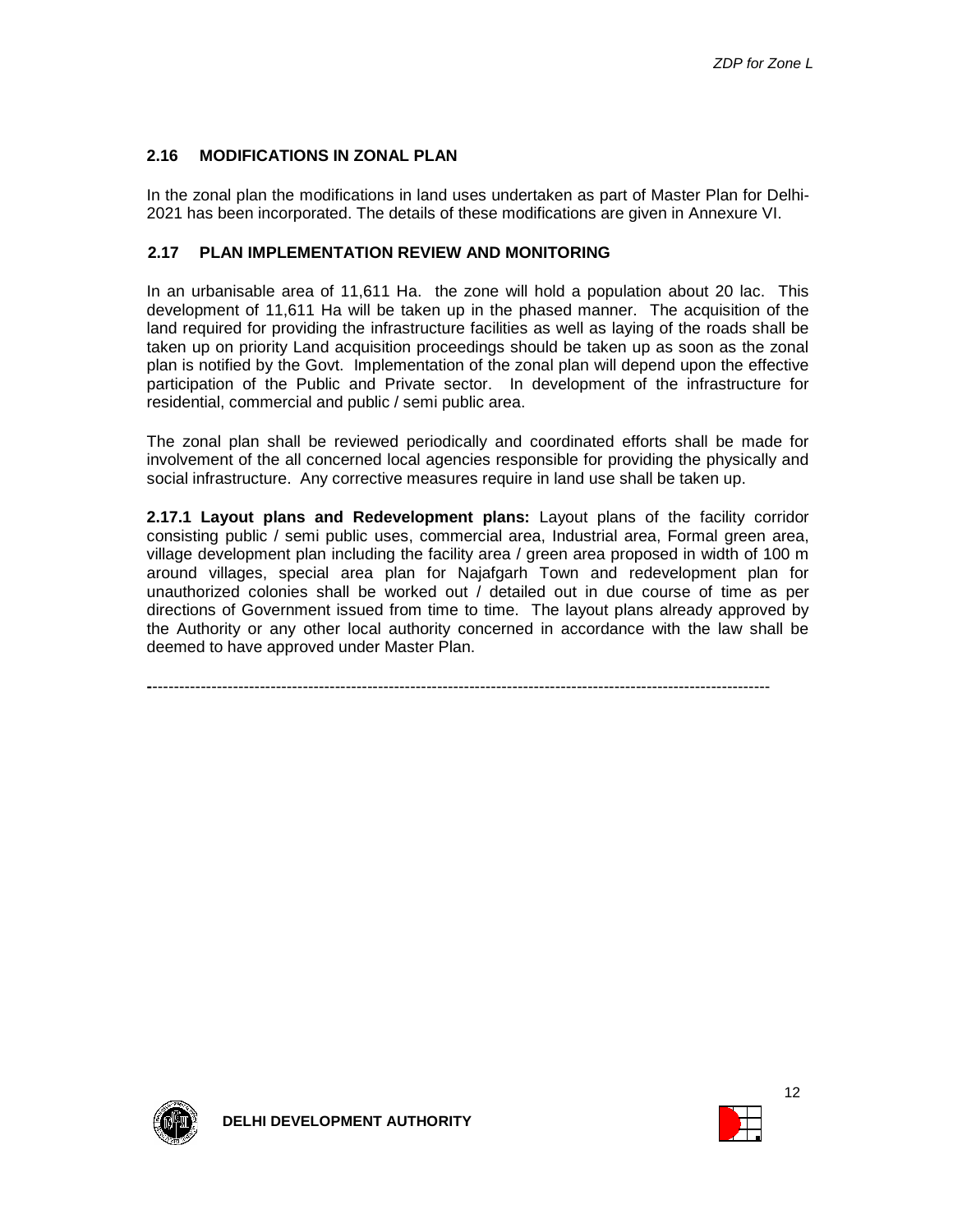#### **ANNEXURE –I**

| AREA AND POPULATION OF VILLAGES OF ZONE 'L' |  |
|---------------------------------------------|--|
|---------------------------------------------|--|

|      |                             | Area in                |                          | <b>Population</b>               |                                                       |  |
|------|-----------------------------|------------------------|--------------------------|---------------------------------|-------------------------------------------------------|--|
| S.No | Name of<br><b>Village</b>   | Bigha-<br><b>Biswa</b> | Ha.                      | as per<br><b>Census</b><br>2001 | <b>Status</b><br>(Urban/Rural/<br><b>Green Belt)</b>  |  |
| 1.   | Asalatpur<br>khadar         | $1854 - 2$             | 156.24                   | 373                             | Urban                                                 |  |
| 2.   | Badusaria*                  | 1762 - 15              | 148.54                   | 1,699                           | Rural (Green Belt)                                    |  |
| 3.   | <b>Bakkarwala</b><br>(part) | 884-00                 | 74.49                    | ---                             | Urban                                                 |  |
| 4.   | Bakargarh*                  | 5388 - 16              | 454.11                   | 551                             | Rural(Green Belt)                                     |  |
| 5.   | Chhawla                     | 6518-2                 | 549.28                   | 9,047                           | Urban                                                 |  |
| 6.   | Daryapur khurd              | 1999 - 11              | 168.50                   | 1,745                           | Urban                                                 |  |
| 7.   | Daulatpur                   | $2873 - 8$             | 242.14                   | 1,794                           | Urban                                                 |  |
| 8.   | Deorala*                    | $3142 - 08$            | 264.81                   | 399                             | Rural(Green Belt)                                     |  |
| 9.   | Dhansa*                     | 10145 - 19-6           | 855.00                   | 5,977                           | Rural(Green Belt)                                     |  |
| 10.  | Dichaon kalan               | 13299-15               | 1120.7<br>$\overline{2}$ | 15,179                          | Urban                                                 |  |
| 11.  | Dindarpur<br>khurd          | 2895-9                 | 244.00                   | 12,216                          | Urban                                                 |  |
| 12.  | Ghalibpur*                  | 3295-16                | 277.73                   | 999                             | Rural(Green Belt)                                     |  |
|      | 13. Ghevra                  | 2189-17                | 184.54                   | ---                             | Urban                                                 |  |
| 14.  | Ghumanhera*                 | 9075-2                 | 764.75                   | 4,099                           | Rural(Green Belt)                                     |  |
| 15.  | Goela khurd<br>(part)       | 249-15                 | 21.04                    | $\blacksquare$                  | Urban                                                 |  |
|      | 16. Hasanpur                | 1847-1                 | 155.65                   | 1,048                           | Urban                                                 |  |
| 17.  | Haibutpur                   | 4344-7                 | 366.10                   | ---                             | Urban                                                 |  |
|      | 18. Isapur*                 | 11609-13               | 978.34                   | 4,652                           | Rural(Green Belt)                                     |  |
| 19.  | Jafarpur kalan              | 3873-2                 | 326.38                   | 5,065                           | Urban                                                 |  |
| 20.  | Jaffar pur<br>(hiran kunda) | 4092-14                | 344.89                   | 3,990                           | Urban                                                 |  |
| 21.  | Jainpur*                    | 2180-15                | 183.77                   | ---                             | Rural(Green Belt)                                     |  |
| 22.  | Jharoda<br>kalan*           | 14754-2-10             | 1243.3<br>3              | 14,774                          | (197Ha.-Urban,<br>1046.33 Ha.-<br>Rural) (Green Belt) |  |
| 23.  | Jhatikara*                  | 7411-03                | 624.53                   | 1,861                           | Rural(Green Belt)                                     |  |
|      | 24. Jhulihuli               | 3457-17-14             | 291.39                   | 1,306                           | Urban                                                 |  |
| 25.  | Kair*                       | 5262-12                | 443.47                   | 4,008                           | Rural(Green Belt)                                     |  |
| 26.  | Kanganheri*                 | 6875-13-12             | 579.41                   | 3,727                           | Rural(Green Belt)                                     |  |
| 27.  | Kharkhari<br>jatmal         | 2621-11                | 220.91                   | 1,119                           | Urban                                                 |  |
| 28.  | Kharkhari<br>nahar          | 2336-8-5               | 196.88                   | 1,189                           | Urban                                                 |  |
| 29.  | Kharkhari Rond              | 1603-05-07             | 135.10                   | 993                             | Urban                                                 |  |
| 30.  | Khera                       | 3166-5                 | 266.81                   | 6,208                           | Urban                                                 |  |
| 31.  | Khera dabar                 | 3659-5                 | 308.36                   | 2,289                           | Urban                                                 |  |
| 32.  | Malikpurzer<br>najafgarh    | 4628-10                | 390.04                   | 2,661                           | Urban                                                 |  |



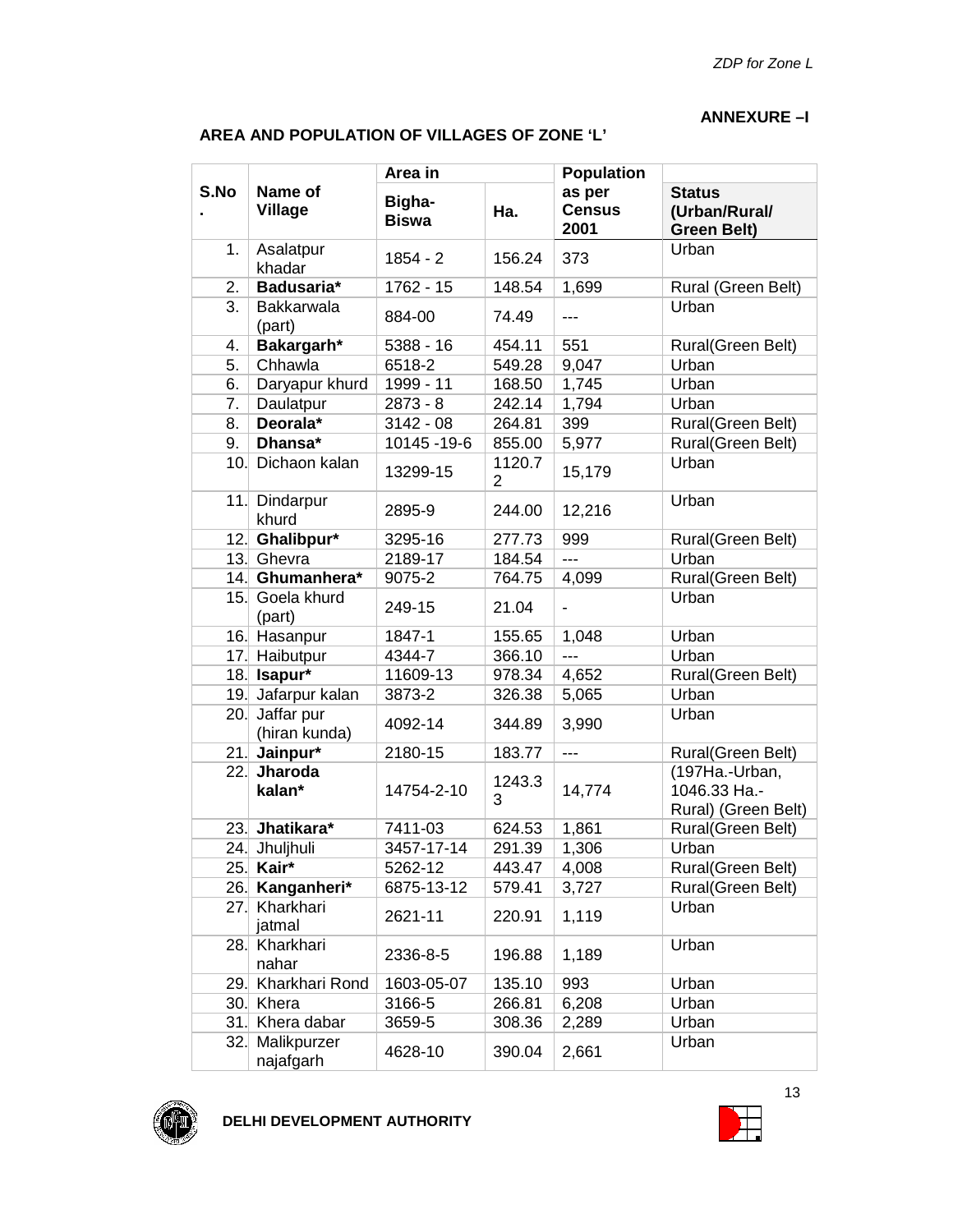|     | 33. Masudabad<br>(part)      | 710-15     | 59.89         | $\star$        | Urban                                                    |
|-----|------------------------------|------------|---------------|----------------|----------------------------------------------------------|
|     | 34. Mitraon*                 | 10223-13   | 861.56        | 4,876          | (225Ha.-Urban,<br>636.56 Ha.- Rural)<br>(Green Belt)     |
| 35. | Mundka (part)                | 1830       | 154.25        | $\overline{a}$ | Urban                                                    |
| 36. | <b>Mundhela</b><br>kalan*    | 6231-9     | 525.12        | 2,600          | Rural(Green Belt)                                        |
|     | 37. Mundhela<br>khurd*       | 6038       | 508.82        | 2,389          | Rural(Green Belt)                                        |
| 38. | Najafgarh                    | 2811-4     | 236.86        | 7,00,0000*     | Urban                                                    |
|     | 39. Nanakheri*               | 1759-10    | 148.27        | 788            | Rural(Green Belt)                                        |
|     | 40. Nangli sakroti<br>(part) | 134-09     | 11.33         | $- - -$        | Urban                                                    |
|     | 41. Neelwal                  | 4039-15    | 340.43        | 2,301          | Urban                                                    |
| 42. | Pindwala kalan               | 4313-07-05 | 363.48        | 3,007          | Urban                                                    |
|     | 43. Paprawat                 | 5935-4-1   | 500.16        | 4,213          | Urban                                                    |
|     | 44. Pindwala khurd           | 3217-10    | 271.13        | 1,554          | Urban                                                    |
| 45. | Qazipur                      | 1796-11-12 | 151.39        | 1,410          | Urban                                                    |
| 46. | Raghopur*                    | 2560       | 215.73        | 94             | Rural(Green Belt)                                        |
|     | 47. Raota*                   | 6695-5-16  | 564.21        | 2,635          | Rural(Green Belt)                                        |
|     | 48. Rewala<br>khanpur        | 5962-17    | 502.44        | 1,675          | Urban                                                    |
|     | 49. Roshanpura               | 3277-13    | 276.20        | 38,581         | Urban                                                    |
| 50. | Sarangpur                    | 3066-10    | 258.41        | 943            | Urban                                                    |
| 51. | Shamspur<br>khalsa           | 4621       | 389.41        | 1,964          | Urban                                                    |
| 52. | Shikarpur*                   | 6887-5     | 580.38        | 2,653          | Rural(Green Belt)                                        |
| 53. | Surekh pur*                  | 2022-6     | 170.42        | 527            | (46.75Ha.-Urban,<br>123.67 Ha.- Rural)<br>(Green Belt)   |
|     | 54. Surera                   | 6238-1     | 525.68        | 3,053          | Urban                                                    |
| 55. | Sherpur deri                 | 1957-06    | 164.92        | 1              | Urban                                                    |
| 56. | Tajpur khurd<br>(part)       | $201 - 14$ | 17.00         | $ -$           | Urban                                                    |
| 57. | Tikri kalan*                 | 10200      | 860.00        | 14,191         | (461.55 Ha.-Urban,<br>398.45 Ha.- Rural)<br>(Green Belt) |
| 58. | Ujwa                         | 8237-7     | 694.16        | 4,273          | Urban                                                    |
|     | <b>Total</b>                 |            | 21,932<br>.90 | 9,02,696       |                                                          |

## **\* Villages falling in Green Belt in Zone- L**

**Source:** Office of Tehsildar (Palam, Najafgarh and Kapashera Tehsil), GNCTD



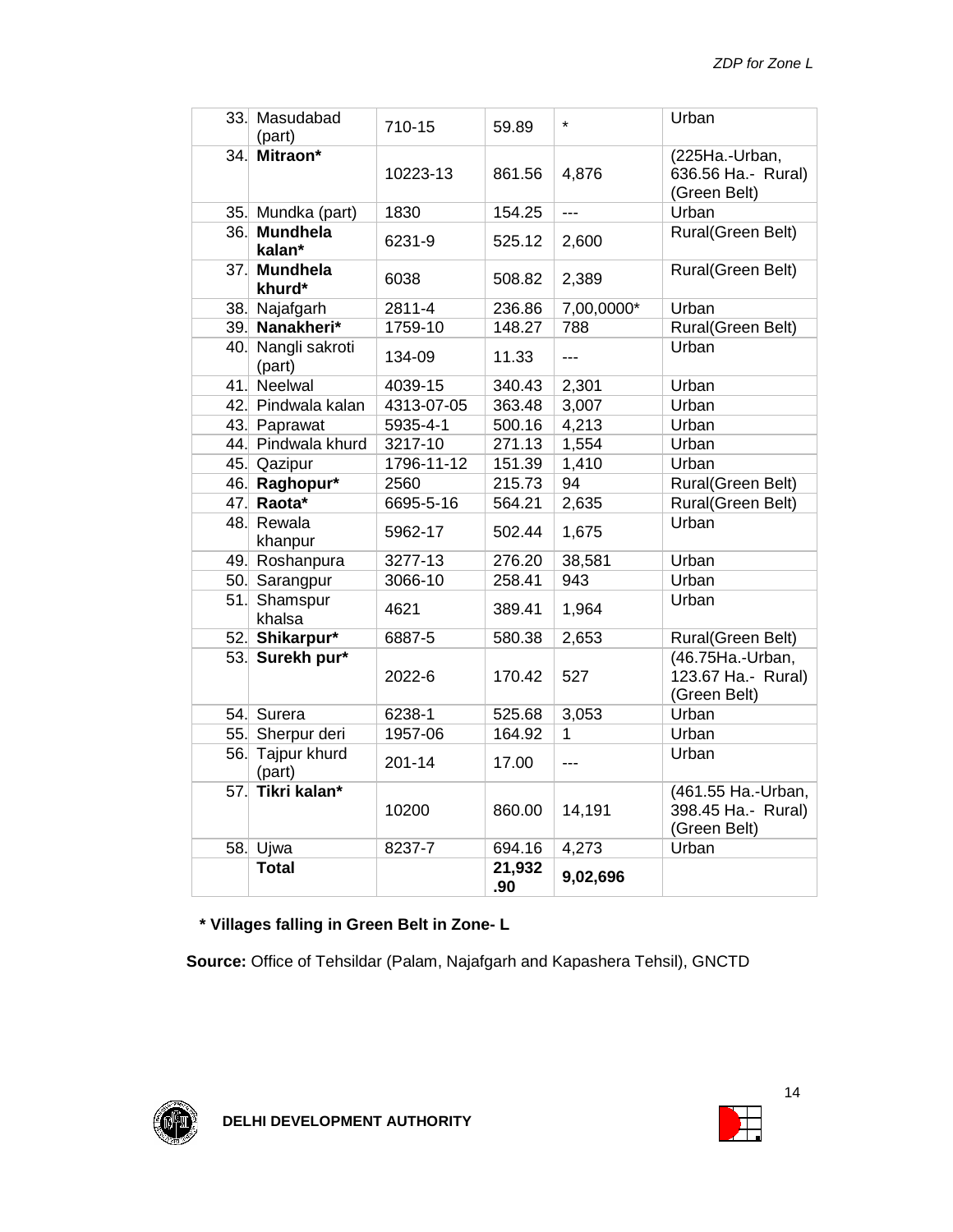#### **ANNEXURE - II**

#### **LIST OF UNAUTHORIZED COLONIES FALLING IN ZONE –'L'**

- 1. A-1 Block, Dharampura Najafgarh
- 2. A-2 Block, Dharampura Extn. Najafgarh, N.D.-43.
- 3. A-2 Block, Gopal Nagar Najafgarh.
- 4. Ajay Park, Naya Bazar, D-Block, Najafgarh.
- 5. Aradhana Enclave, Gopal Nagar Extn.,Ph-II Najafgarh, N.D.-43.
- 6. Arjun Park, Najafgarh, New Delhi.
- 7. Baba Garib Das Colony Khera Dabar, Delhi-73.
- 8. Baba Hari Das Nagar, Najafgarh
- 9. Baba Haridas Nagar, Tikri Border, New Delhi-41.
- 10.Baba Haridas Nagar, Habbet Pur of Dichau Kalan, MainBahadur Garh Road, Delhi-43.

11.Bagichi Babaur Road, Delhi-54.

12.Bakar Garh Extn. Delhi.

13.Bhawani Nagar Near Dinpur Najafgarh.

14.Chandan Place, Kali Piau, Jharoda Road, Najafgarh.

15.Chetan Vihar (Gopal Nagar Extn.) Dhansa Road, Najafgarh.

16.Chhawala Extn., Kangan Hadi Road, N.D.-71.

17.Chinar Enclave, Najafgarh.

18.Dabur Enclave Ph-III, Rawta Mode, Jafarpur Kalan, Najafgarh.

19.Dadar Enclave (East and West Phase Rawta More) New Delhi-44.

20.Dalip ViharNear Suraj Cinema, Najafgarh.

21.Darbar Enclave Extn., Rawta Mode, Jafarpur Kalan, Najafgarh.

22.Data Ram Park Near Deendarpur, Najafgarh.

23.Davar Enclave (S R Block A) Rawta Mode, Jafar Pur, Najafgarh.

24.D-Block, Prem Nagar, Najafgarh.

25.Deen Dayalapur Extn., Najafgarh.

26.Deepak Vihar, Najafgarh, Delhi-43.

27.Dhansa Road, Gopal Nagar, Block M&N, Najafgarh, New Delhi-43.

28.Dharampura, J-Block Cly Najafgarh, Delhi-43.

29.Dharampura Extn., R-Block, Kakrola Road, Najafgarh, N.D.-43.

30.Dichaon Enclave Opp. D.K. Depot, Nangloi Road.

31.Durga Enclave, Jafarpur Kalan, Najafgarh, Delhi-73.

32.Durga Park Din Darpur Extn., Najafgarh.

33.Durga Vihar, Ph-II, Najafgarh.

34.Durga Vihar, Ph-III, Najafgarh, New Delhi.

35.East Krishna Vihar, A B Block, Khaira Road, Najafgarh.

36.E-Block, New Roshan Pura, Najafgarh, New Delhi-43.

37.Ekta Vihar (Block A, B & C) near New Grain Market, Jharoda.

38.Ganapati Enclave Extn., Najafgarh, New Delhi.

39.Gandhi Park Main Gurgaon Road, Deenpur, Najafgarh.

40.Ganpati Enclave, X-Block, New Roshanpura Extn., Delhi-43.

41.Ghasipura Extn. Colony, Nangli Dairy, Najafgarh.

42.Gopal Nagar B-Block, Main Dhansa Road, Najafgarh.

43.Gopal nagar Extn., Najafgarh.

44.Gopal Nagar Extn. Ph-I, Main Khari Road, Delhi-43.

45.Gopal Nagar, Ph-II, Z-Block, Surkhpur Road, Najafgarh.

46.Gopal nagar, Ph-II, Z-Block, New Delhi-43.

47.Gopal Nagar, Ph-I Near Yadav Nagar, Dharamshalla.

48.Gopal Nagar, Ph-II, Sham Vihar, Chandan Enclave, Najafgarh.

49.Gopal Nagar Extn., Main Surakhpur, Najafgarh Road, N.D.-43.

50.Gopal Nagar Extn. Ph-II, Block A & B, Najafgarh.

51.Gopal Nagar, P-Block & Gopal nagar Extn. (E F G & H Blocks(, Main Dhansa Road.

52.Gopal Nagar, Block P&R, Dhansa Road, Najafgarh, Delhi-43.

53.Gupta Market, Najafgarh.



**DELHI DEVELOPMENT AUTHORITY**

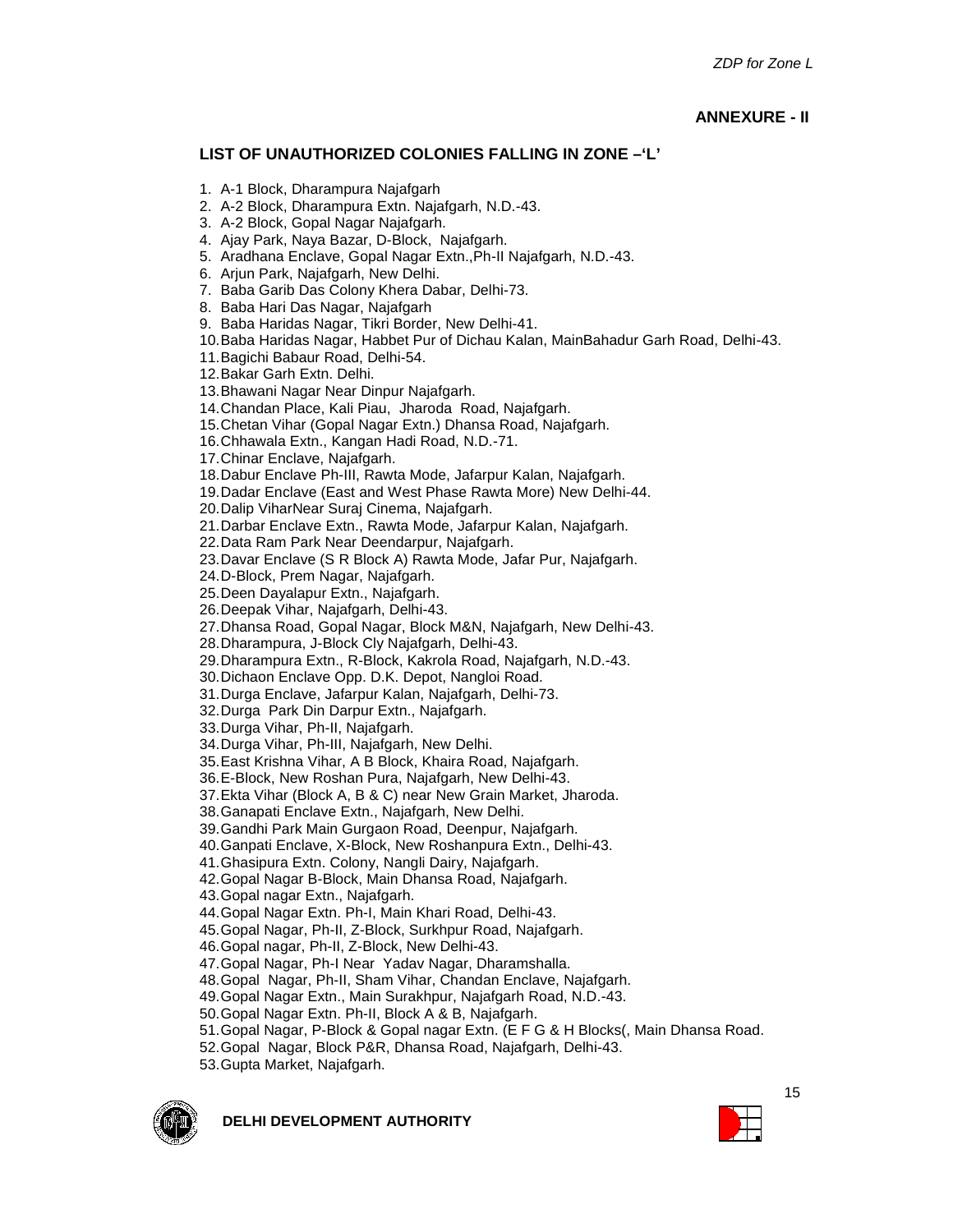- 54.Gupta Park, Najafgarh.
- 55.H & I Block, Dharampura, Najafgarh, New Delhi-43.
- 56.Hans Nagar, Pandawala Kalan, Najafgarh, Delhi-43.
- 57.Indira Market & Aggarwal Colony, Haifeat Pura, najafgarh.
- 58.Jafarpur Extn., Jafarpur Kalan, Najafgarh.
- 59.Jai Vihar, Ph-II, Dichaon Village, Delhi-43.
- 60.Janta Vihar, Jharoda Road, Najafgarh.
- 61.J-Block, New Roshanpura Extn., Najafgarh.
- 62.Kamla Enclave, New Roshanpura Extn., Najafgarh.
- 63.Khera Dabur Extn. Colony, North West Najafgarh, Delhi-73.
- 64.Kriashna Enclave Opp. CRPF Camp, Dichaon Road, Sharda K.
- 65.Krishna Enclave, Part-II, Dichaon Kalan Road, New Delhi-72.
- 66.Krishna Vihar, West Najafgarh.
- 67.Laxmi Nagar Block A B C, Main Najafgarh Road, Near D K Depot.
- 68.Lokesh Park & Hira Park, Najafgarh.
- 69.LOP Main Gopal nagar, Najafgarh.
- 70.M.S. Block, Ranaji Enclave, Najafgarh.
- 71.Madhav Enclave, Khra Road, New Delhi-43.
- 72.Mahesh Garden Sudhar Samiti, 138 A, Main Bahadur Garh Road, New Anaj Mandi, Najafgarh-43.
- 73.Mansha Ram Park (A B Block) Najafgarh Road, New Delhi-59.
- 74.Mitron Extn. Main Dhansa Road, Najafgarh, New Delhi-43.
- 75.Munirka Kunj, Dindarpur Extn., Najafgarh, New Delhi-43.
- 76.Najafgarh Deepak Vihar, M-Block, Najafgarh Extn., New Delhi.
- 77.Najafgarh Park Colony, Block A B & C, Dichaon Road, New Delhi.
- 78.Nanda Enclave, Dhansa Road, Najafgarh.
- 79.Nanu Ram Park, Haibat Pura, Jharoda Road, Najafgarh.
- 80.Nathu Ram Park, Tehsil Road, Najafgarh.
- 81.Naveen Place, Block C-1, Jharoda Road, Najafgarh.
- 82.Naveen Place, D-Block, Najafgarh, New Delhi-72.
- 83.N-Block, M.D. Road, Gopal Nagar, Najafgarh.
- 84.Nehru Garden Colony, New Roshan Pura, Najafgarh.
- 85.Netaji Subhash Vihar Colony, Tikri Kalan, New Delhi-41.
- 86.New Gopal Nagar Extn., A B C & D Block, South of Dhansa Road, Najafgarh, New Delhi-43.
- 87.New Gopal Nagar, Block A & B, Najafgarh, New Delhi-43.
- 88.New Hira Park, Dichaon Road, Najafgarh, New Delhi-43.
- 89.New Roshan Pura Extn., Y-Block, Paprawat Road, Najafgarh, New Delhi-43.
- 90.New Roshan Pura Extn., Z-Block, Najafgarh.
- 91.New Roshan Pura Extn., Block-P, P-1, P-2, N-1, B-1 & N, Najafgarh, N.D.-43.
- 92.New Roshan Pura ( K L M Block), Najafgarh.
- 93.New Roshanpura Colony, S-Block, Najafgarh, New Delhi-43.
- 94.Nirmal Vihar, Najafgarh.
- 95.O-Block, New Roshan pura Extn., Najafgarh.
- 96.Prem Nagar, B-Block, Ph-III, Najafgarh.
- 97.Prem Nagar, A-Block, Ph-V, Najafgarh.
- 98.Prem Nagar, C-Block, Najafgarh.
- 99.Prem Nagar, H-Block, Old Khaira Road, Najafgarh, Delhi-43.
- 100. Prem Nagar, Najafgarh, G-Block.
- 101. Prem Nagar, Ph-1, 2 4 Thana Road, Najafgarh.
- 102. Prem Nagar, Z-Block, Najafgarh, South West.
- 103. Prem Nagar, Z-Block, Kashmere Colony, Najafgarh.
- 104. Prem Nagar, Block-G Near Sant Kabir Ashram, Najafgarh, New Delhi-43.
- 105. Prem Nagar Colony, Rewala Khan Pur, Jhatikra Road, Najafgarh, Delhi-43.
- 106. Kutub Vihar, Ph-I, Najafgarh, Delhi-71.
- 107. Raghuvir Block, Prem Nagar, Najafgarh, Paprawat Road.
- 108. Ramjas Enclave & Yadav Enclave, Najafgarh.
- 109. Ranaji Enclave Near Sai Mandir, Najafgarh.



**DELHI DEVELOPMENT AUTHORITY**

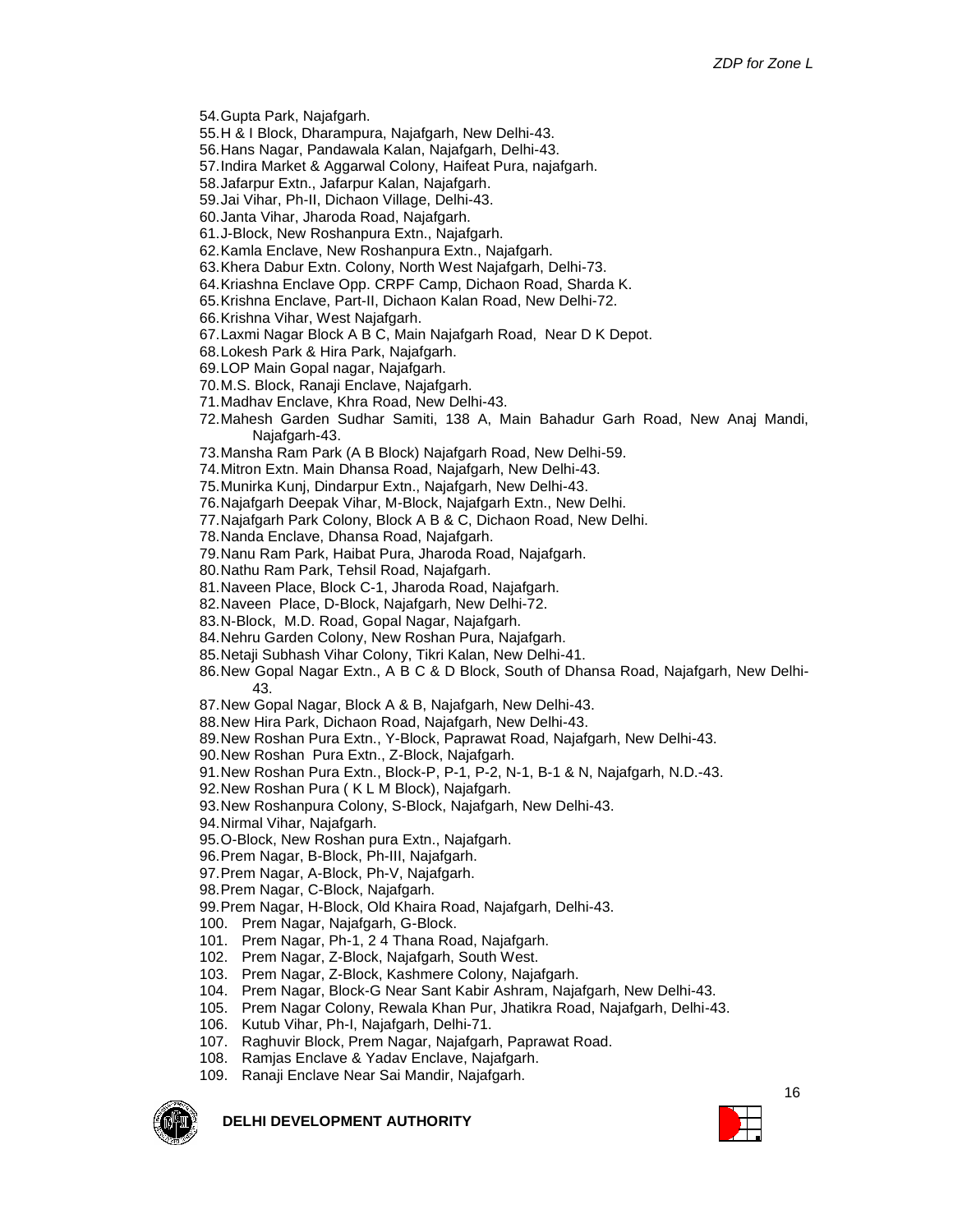- 110. Ranaji Enclave-4, Najafgarh.
- 111. Roshan Garden, Najafgarh.
- 112. Roshan Vihar, Gurgaon Road, Najafgarh.
- 113. Roshan Vihar, Part-II, Paprawat Road, Najafgarh.
- 114. Roshan Vihar, Ph-II, E-Block, Vivek Nagar, Paprawat, Najafgarh, N.D.-43.
- 115. Roshan Vihar, Ph-II, Paprawat, Najafgarh, New Delhi-43.
- 116. Sai Baba Enclave, Ph-I, II Najafgarh, New Delhi-43.
- 117. Sai Baba Enclave, B-Block (Part-B) Najafgarh.
- 118. Sainik Enclave (part-II Extn.) Village Dichaon Kalan on Bahadurgarh Road, Najafgarh, New Delhi.
- 119. Sainik Enclave, Part-II, CRPF Camp, Jharoda Kalan, Delhi-72.
- 120. Sainik Enclave, CRPF Colony, Jharoda Kalan, New Delhi-72.
- 121. Sainik Enclave-2, CRPF, Jharoda, Najafgarh.
- 122. Sainik Enclave, Opposite CRPF Camp, Jharoda Kalan Road, New Delhi-72.
- 123. Sangam Vihar, Kakrola Road, Najafgarh, New Delhi-43.
- 124. Saraswati Kunj, CRPF Road, Jharoda Kaln, Najafgarh.
- 125. Satyam Puram, Jharoda kalan Boarder, Delhi.
- 126. Shanti Vihar, Dinpur, Najafgarh, New Delhi-43.
- 127. Shiv Enclave, Main Dichaon Road, Najafgarh, N. D.-43.
- 128. Shiv Nagar, New Roshan Pura, Najafgarh, New Delhi-43.
- 129. Shiv Nagar, Virender Market, Raghuvir Enclave, Najafgarh.
- 130. Shiv Puri Part-II, Dirpur.
- 131. Shiv Vihar, Khera Dabar, Najafgarh, New Delhi-73.
- 132. Shiv Vihar Prem Nagar, G-Block, Paprawat Road, Najafgarh.
- 133. Shri Krishna Colony, Suraj Pur Road, Gopal Nagar, Najafgarh.
- 134. Shri Anand Niketan, Laxmi Vihar, D-Block, Najafgarh.
- 135. Shyam Enclave, Deendarpur, Najafgarh.
- 136. Shyam Enclave, Z-Block, T.C.S. BASCO Gopal Nagar Extn., Main Dhansa Road, Najafgarh, N. Delhi-43.
- 137. Shyam Vihar, Ph-II (Behind Pooja Pipe Factory), Najafgarh.
- 138. Shytam Colony, Malikpur, Najafgarh, Delhi-73.
- 139. Sri Enclave, Pensali, Rohini, Delhi-42.
- 140. Shri Ganga Vihar Colony, Din Dayal Pur, Najafgarh.
- 141. Shri Hans Nagar Colony, Ghummanbera Road, Najafgarh.
- 142. Shri Sai Baba Enclave, Najafgarh.
- 143. Sultan Garden, B-Block, Najafgarh, Nangloi Road, Delhi-43.
- 144. Sunder Nagar, Gopal Nagar Extn., Shakarpur Raod, Najafgarh, Delhi.
- 145. Surya Kunj Bahadur Garh Road, Najafgarh, Delhi-43.
- 146. Surya Kunj Part-I, Dichaon Road, Najafgarh.
- 147. Tikri Kalan Extn. (Lekh Ram Park) New Delhi-41.
- 148. Vardhman Vihar, U & F Block, New Roshan Pura Extn., Najafgarh.
- 149. Velota Enclave (Kashmiri Colony) prem Nagar, Z-Block, najafgarh.
- 150. Vinoba Enclave, A-1 Block, Najafgarh.
- 151. Vinoba Enclave Extn., CRPF Colony, Jharoda Kalan, Najafgarh.
- 152. Vinoba Enclave, CRPF, Jharoda Kalan.
- 153. West Gopal nagar, Ph-II, Surakh Pura Road, Najafgarh.
- 154. Z-Block, Gopal Nagar, Ph-II, Surakhpur Road, Najafgarh.

#### **Source:** GNCTD, UD Deptt (2006).

Note: The list is tentative and subject to modification from time to time by GNCTD



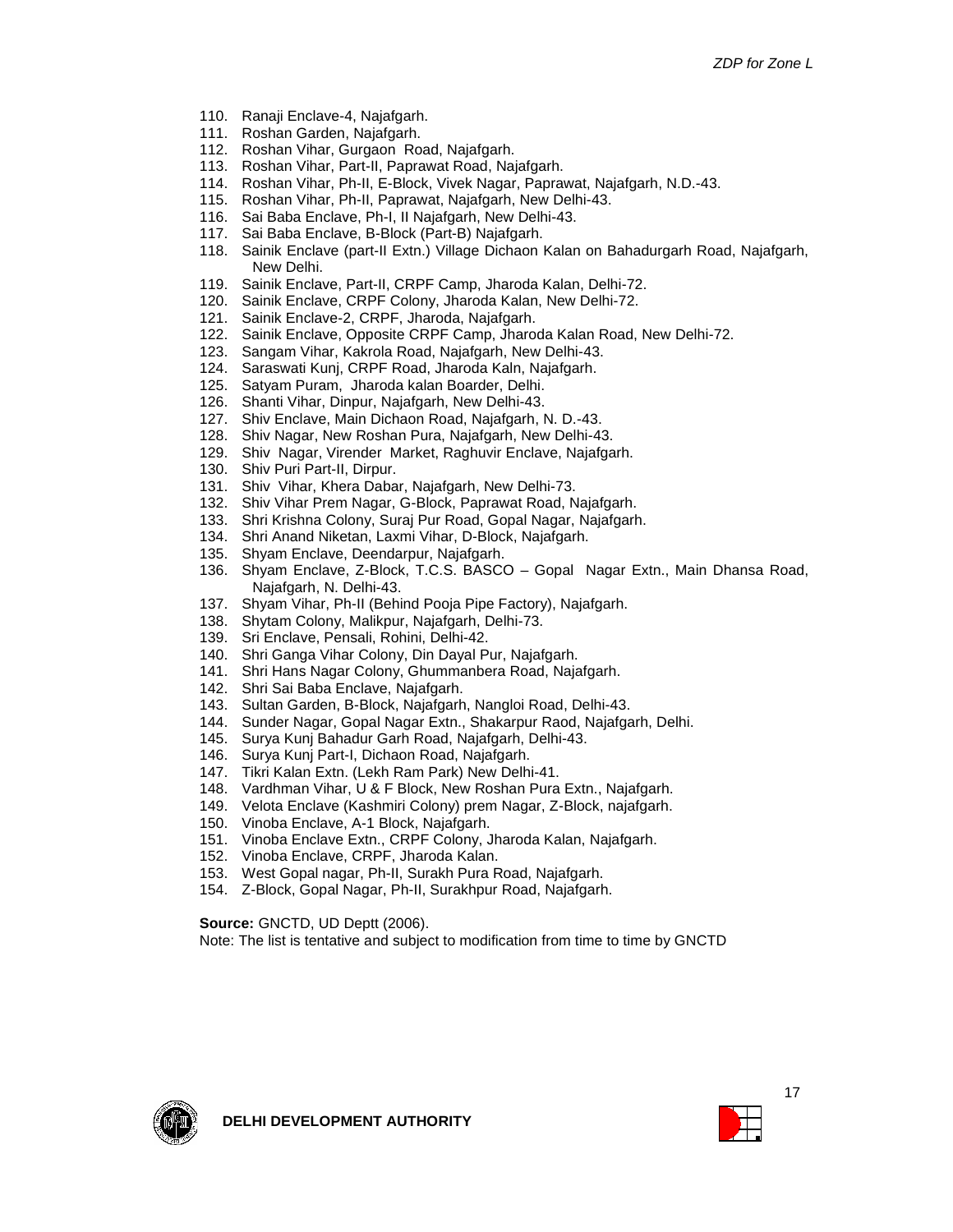#### **ANNEXURE – III**

| S.No.   | <b>Name of Monument</b>                                                                     | Ownership                     | Date of<br><b>Construction</b> |  |
|---------|---------------------------------------------------------------------------------------------|-------------------------------|--------------------------------|--|
| $L - 1$ | Delhi Gate, Najafgarh                                                                       | <b>MCD</b>                    | AD<br>1770                     |  |
| $L-2$   | Jami Mosque                                                                                 | <b>Water Board</b>            | 1770<br>AD                     |  |
| $L-3$   | Residential-cum-commercial,<br>Najafgarh, on the main street<br>and 100m west of Delhi Gate | Private                       | 1920s                          |  |
| $L - 4$ | Residential-cum-commercial,<br>Najafgarh, adjacent to Delhi<br>Gate                         | Private                       | Early 20 <sup>th</sup> century |  |
| $L-5$   | Dharamshala near Temple<br>Chowk                                                            | <b>Public Trust</b>           | <b>AD</b><br>1770              |  |
| $L-6$   | Residence, Najafgarh,<br>adjacent to the Arya Samaj<br>Mandir                               | Private                       | <b>AD</b><br>1770              |  |
| $L - 7$ | Octagonal Well near police<br>station, Najafgarh                                            | Public/Police/MCD             | AD<br>1760                     |  |
| $G-8$   | Mosque, within the police<br>compound, Najafgarh                                            | <b>Public Water Board</b>     | Late $19th$ century            |  |
| $L-9$   | Haveli, Mitraon Village                                                                     | Private                       | Late Mughal                    |  |
| $L-10$  | Domed Chattri, Mitraon<br>village                                                           | Public / village<br>Community | Late Mughal                    |  |
| $L-11$  | Samadhi of Mitra Sen,<br>Mitraon village                                                    | Public / Village<br>Community | Late Mughal                    |  |
| $L-12$  | Temple, Mitraon village                                                                     | <b>Public Trust</b>           | Late Mughal                    |  |
| $L-13$  | Haveli, Mitraon village                                                                     | Private                       | Early 19 <sup>th</sup> Century |  |
| $L-14$  | Ruins of Haveli, Mitraon<br>village                                                         | Private                       | Late Mughal                    |  |
| $L-15$  | Dalan, Mitraon village                                                                      | Private                       | Late 19 <sup>th</sup> century  |  |
| $L-16$  | Tomb of Rana Sahib, on the<br>road linking Najafgarh and<br>Janakpuri                       | Public                        | Lodhi                          |  |

#### **LISTED HERITAGE BUILDING / MONUMENTS / SITES**

**Source:** Delhi: The Built Heritage, INTACH : Delhi Chapter



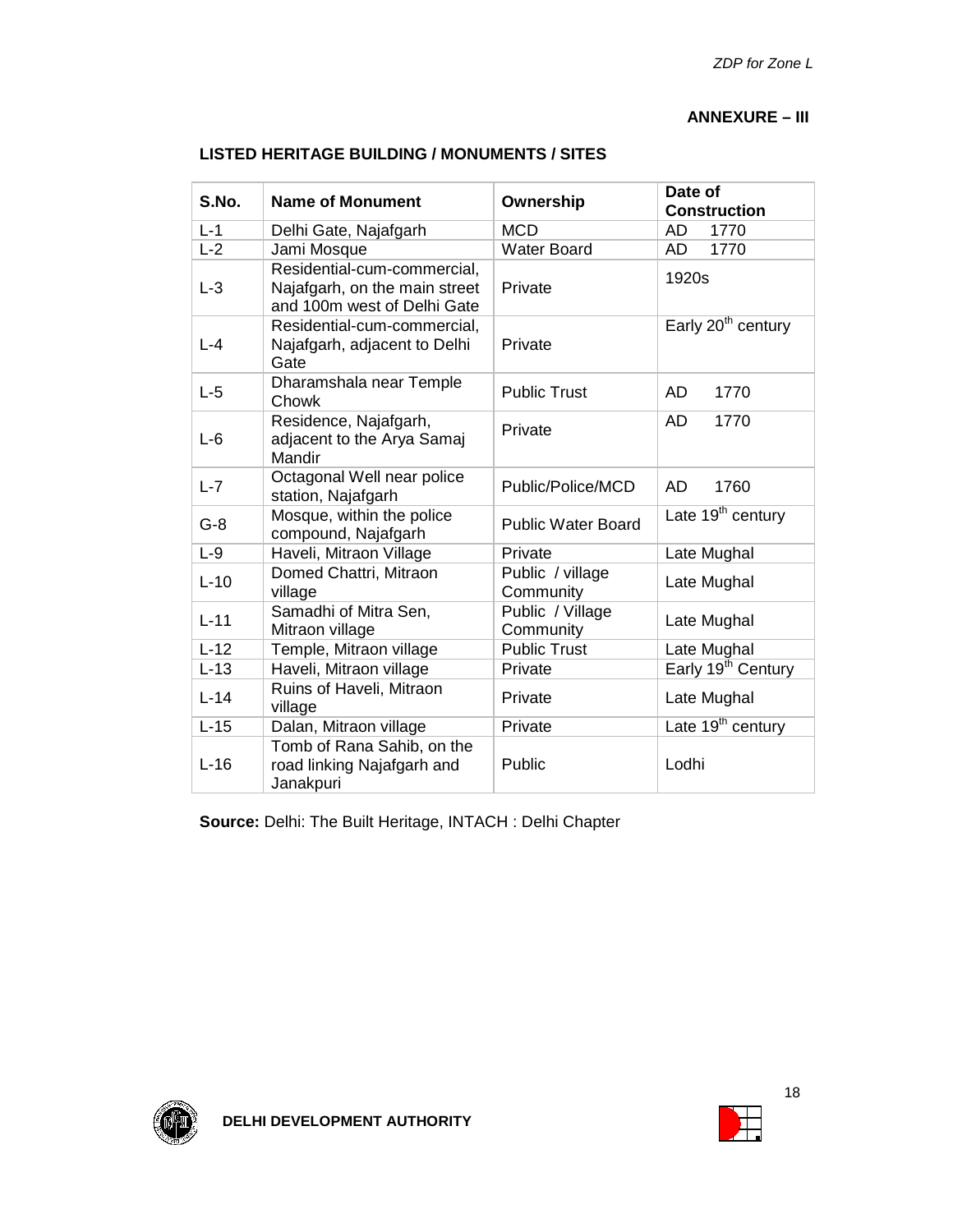#### **ANNEXURE** – **IV**

| <b>Facilities</b>                                                               | City-<br>Level                                     | Sub-<br><b>City</b><br>level | <b>District</b><br>level | <b>Community</b><br>level | <b>Total</b><br>Area |  |  |  |
|---------------------------------------------------------------------------------|----------------------------------------------------|------------------------------|--------------------------|---------------------------|----------------------|--|--|--|
| <b>Recreational:</b>                                                            |                                                    |                              |                          |                           |                      |  |  |  |
| Amusement park                                                                  | Ha.<br>10<br>as part of<br><b>District</b><br>park |                              |                          |                           |                      |  |  |  |
| <b>Sub-City Level:</b>                                                          |                                                    |                              |                          |                           |                      |  |  |  |
| a) Subcity Park<br>$(2$ Nos $)$                                                 | $\overline{a}$                                     | 200 Ha                       | $\overline{\phantom{a}}$ | $\blacksquare$            |                      |  |  |  |
| b) Multipurpose<br>ground (2 Nos)                                               | $\overline{a}$                                     | 16 Ha                        | $\blacksquare$           | $\blacksquare$            |                      |  |  |  |
| <b>District Level:</b>                                                          |                                                    |                              |                          |                           |                      |  |  |  |
| a) District Park<br>$(4$ Nos $)$                                                |                                                    |                              | 100 Ha                   | $\blacksquare$            |                      |  |  |  |
| b) Multipurpose ground(4<br>Nos)                                                |                                                    | $\blacksquare$               | 16 Ha                    | ÷                         |                      |  |  |  |
| <b>Community Level:</b>                                                         |                                                    |                              |                          |                           |                      |  |  |  |
| a) Community Park<br>$(20$ Nos $)$                                              | $\overline{a}$                                     | -                            |                          | 100 Ha                    |                      |  |  |  |
| b) Multipurpose ground<br>$(20$ Nos $)$                                         | $\overline{\phantom{a}}$                           | $\overline{a}$               |                          | 40 Ha                     |                      |  |  |  |
| c) Road side GreenBelt                                                          | 568 Ha                                             |                              |                          |                           |                      |  |  |  |
| d) Green around Villages                                                        | 383 Ha                                             | $\qquad \qquad \blacksquare$ | $\blacksquare$           | ÷                         |                      |  |  |  |
| e) Water Bodies                                                                 | 59 Ha                                              | ٠                            |                          |                           |                      |  |  |  |
| Wood<br>lands<br>F)<br><b>on</b><br>$\bullet$<br>Gram Sabha land of<br>villages | 500 Ha                                             |                              |                          |                           |                      |  |  |  |
| <b>Total Area</b>                                                               | 1520 Ha                                            | 216 Ha                       | 116 Ha                   | 140 Ha                    | 1992 Ha              |  |  |  |

#### **PUBLIC AND SEMI-PUBLIC FACILITIES, COMMERCIAL AND RECREATIONAL USES FOR 20 LAKHS POPULATION**

 The details of Gram Sabha land and its use was not available. The Gram Sabha land (500 Ha) as proposed for the woodlands has not been indicated in the landuse plan which shall be detailed out while preparing layout plans.



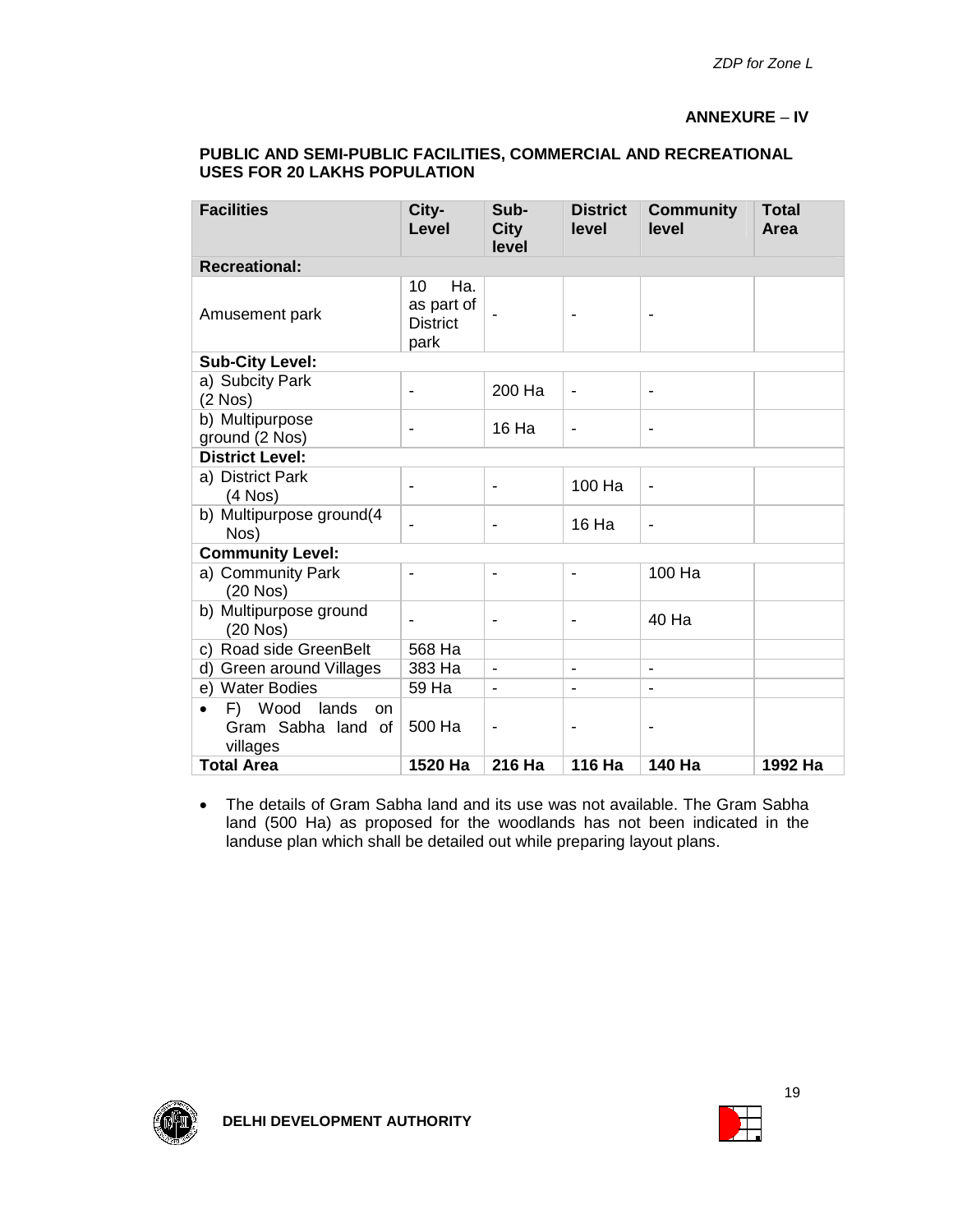| <b>Public and Semi Public:</b>                     |                          |                              |                              |                              |         |
|----------------------------------------------------|--------------------------|------------------------------|------------------------------|------------------------------|---------|
| <b>Health</b>                                      |                          |                              |                              |                              |         |
| Hospital A (4 Nos)                                 | $\blacksquare$           | $\overline{\phantom{a}}$     | 18 Ha                        | $\overline{\phantom{a}}$     |         |
| Hospital B (8 Nos)                                 |                          |                              | 20 Ha                        |                              |         |
| Hospital C (20 Nos)                                | ÷                        |                              |                              | 20 Ha                        |         |
| Hospital D (20 Nos)                                | ÷,                       |                              |                              | 10 Ha                        |         |
| <b>Medical College</b><br>$(1$ Nos)                | -                        | 50 Ha                        | $\overline{\phantom{a}}$     |                              |         |
| Nursing and para medical<br>institute<br>$(1$ Nos) |                          | 20 Ha                        |                              | $\blacksquare$               |         |
| <b>Total Area</b>                                  | $\blacksquare$           | <b>70 Ha</b>                 | 38 Ha                        | 30 Ha                        | 138 Ha  |
|                                                    |                          |                              |                              |                              |         |
| <b>Education</b>                                   |                          |                              |                              |                              |         |
| <b>Vocational Training</b><br>Institute (1 Nos)    | $\blacksquare$           | $\overline{\phantom{0}}$     | 1.6 Ha                       | $\qquad \qquad \blacksquare$ |         |
| <b>Professional College</b><br>$(4$ Nos $)$        | -                        | -                            | 20.0 Ha                      | $\blacksquare$               |         |
| General College(4 Nos)                             |                          |                              | 12.0 Ha                      |                              |         |
| <b>University Campus</b><br>$(1$ Nos)              | -                        | $\qquad \qquad \blacksquare$ | 20.0 Ha                      | $\blacksquare$               |         |
| <b>Total Area</b>                                  | ۰                        | $\overline{\phantom{a}}$     | 53.6 Ha                      | $\blacksquare$               | 53.6 Ha |
|                                                    |                          |                              |                              |                              |         |
| <b>Security and Staff</b>                          |                          |                              |                              |                              |         |
| Police Station (8 Nos)                             | $\overline{\phantom{a}}$ |                              | 8 Ha                         |                              |         |
| District Jail(1 Nos)                               | 5.0 Ha                   |                              |                              |                              |         |
| Fire Station(12 Nos)                               |                          | ÷,                           | 12.0 Ha                      | ä,                           |         |
| <b>Fire Training College</b><br>$(1$ Nos)          | 3.0 Ha                   | $\blacksquare$               | $\blacksquare$               | $\blacksquare$               |         |
| <b>Disaster Management</b><br>Centre(1 Nos)        | 3.0 Ha                   | $\overline{\phantom{0}}$     | $\qquad \qquad \blacksquare$ | $\blacksquare$               |         |
| <b>Total Area</b>                                  | 11.0 Ha                  | $\blacksquare$               | 20.0 Ha                      | $\blacksquare$               | 31.0 Ha |
|                                                    |                          |                              |                              |                              |         |
| Socio-Cultural                                     |                          |                              |                              |                              |         |
| Science Centre(1 Nos)                              | 20 Ha                    | $\blacksquare$               |                              |                              |         |
| Banquet Hall (20 Nos)                              | $\blacksquare$           | $\overline{\phantom{0}}$     |                              | 4.0 Ha                       |         |
| Multipurpose community<br>hall (20Nos)             | $\blacksquare$           | ٠                            | $\blacksquare$               | 4.0 Ha                       |         |
| Recreation club (4 Nos)                            | ä,                       | $\overline{a}$               | $\blacksquare$               | 2.5 Ha                       |         |
| <b>Community Recreation</b><br>club(20 Nos)        | ٠                        | -                            | $\qquad \qquad \blacksquare$ | 4.0 Ha                       |         |
| <b>Burial Ground/Cemetry</b>                       | $\blacksquare$           | 2.0 Ha                       | $\blacksquare$               |                              |         |
| <b>Cremation Ground</b>                            | ٠                        | ä,                           | 1.6 Ha                       |                              |         |
| <b>Total Area</b>                                  | 20.0 Ha                  | 2.0 Ha                       | 1.6 <sub>Ha</sub>            | 14.5 Ha                      | 38.1 Ha |



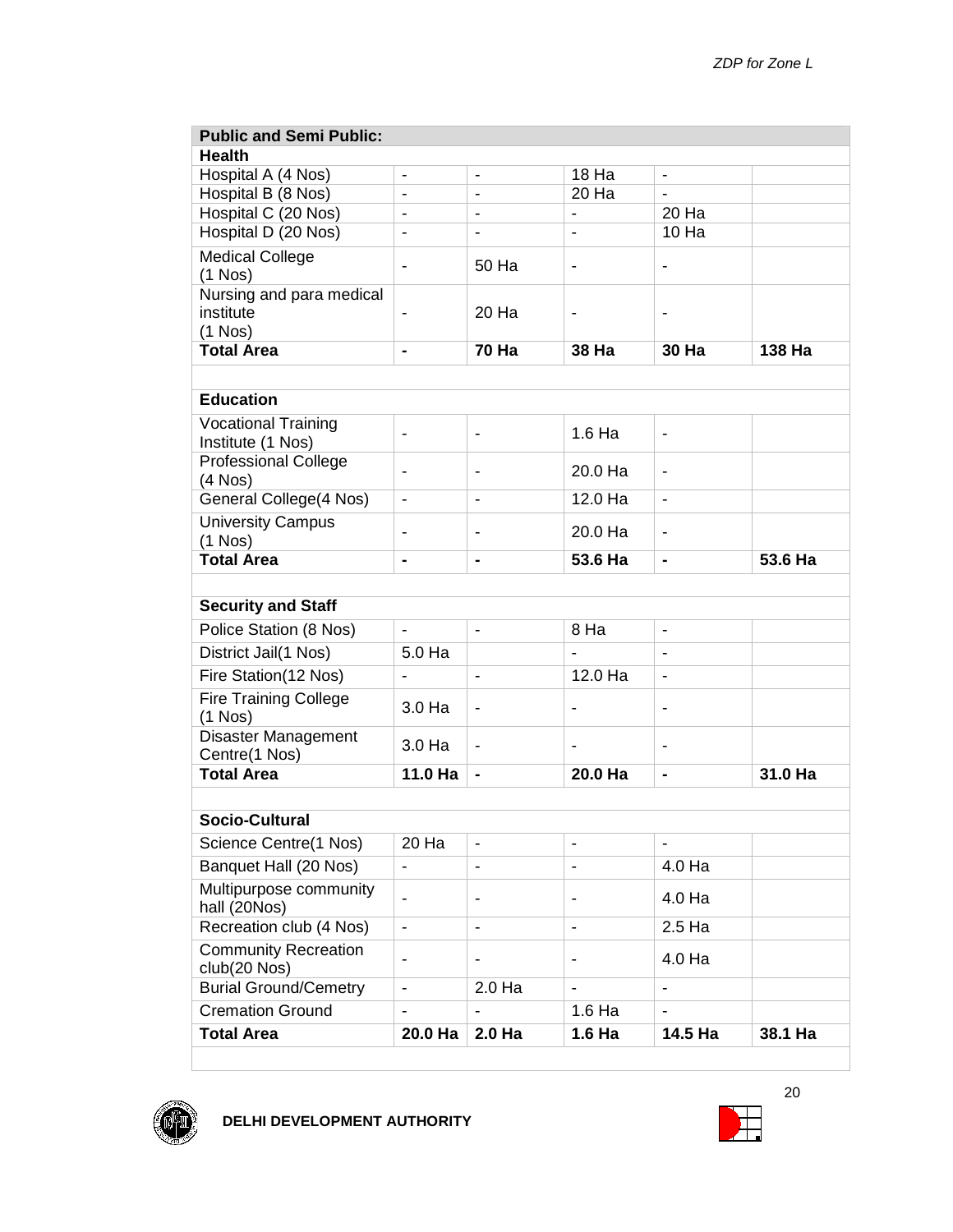| Sports:                                                                                                                                    |                              |                              |                          |                |          |
|--------------------------------------------------------------------------------------------------------------------------------------------|------------------------------|------------------------------|--------------------------|----------------|----------|
| <b>Sub-city level:</b>                                                                                                                     |                              |                              |                          |                |          |
| Sports Centre (2 Nos)                                                                                                                      | $\blacksquare$               | 60.0 Ha                      | $\overline{\phantom{0}}$ | -              |          |
| <b>District Level:</b>                                                                                                                     |                              |                              |                          |                |          |
| Sports Centre (4 Nos)                                                                                                                      | $\overline{\phantom{0}}$     | $\qquad \qquad \blacksquare$ | 40.0 Ha                  | ۰              |          |
| <b>Community Level:</b>                                                                                                                    |                              |                              |                          |                |          |
| Sports Centre (20 Nos)                                                                                                                     | ۰                            | -                            | $\overline{\phantom{0}}$ | 20.0 Ha        |          |
| <b>Total Area</b>                                                                                                                          | ۰                            | 60.0 Ha                      | 40.0 Ha                  | 20.0 Ha        | 120.0 Ha |
|                                                                                                                                            |                              |                              |                          |                |          |
| <b>Communication</b>                                                                                                                       |                              |                              |                          |                |          |
| Head post office with<br>administrative office<br>(2 Nos)                                                                                  | $\blacksquare$               | $0.5$ Ha                     | -                        | -              |          |
| Telephone Exchange<br>(2Nos)                                                                                                               | ۰                            | $0.5$ Ha                     | ۰                        | $\blacksquare$ |          |
| <b>Total Area for facilities</b>                                                                                                           | 31.0 Ha                      | 133.0 Ha                     | 153.2 Ha                 | 64.5 Ha        | 381.7 Ha |
| About 758 Ha of land is being provided for PSP facilities which is not covered in above<br>list.<br>Total Area = 382 Ha + 758 Ha = 1140 Ha |                              |                              |                          |                |          |
| <b>Commercial</b>                                                                                                                          |                              |                              |                          |                |          |
| District Centre (4 Nos)                                                                                                                    | $\qquad \qquad \blacksquare$ | $\overline{\phantom{a}}$     | 160.0 Ha                 | $\blacksquare$ |          |
| <b>Community Centre</b>                                                                                                                    | $\overline{\phantom{0}}$     | $\qquad \qquad \blacksquare$ |                          | 80.0 Ha        |          |
| <b>Total Area</b>                                                                                                                          |                              | ۰                            | 160 Ha                   | 80.0 Ha        | 240.0 Ha |



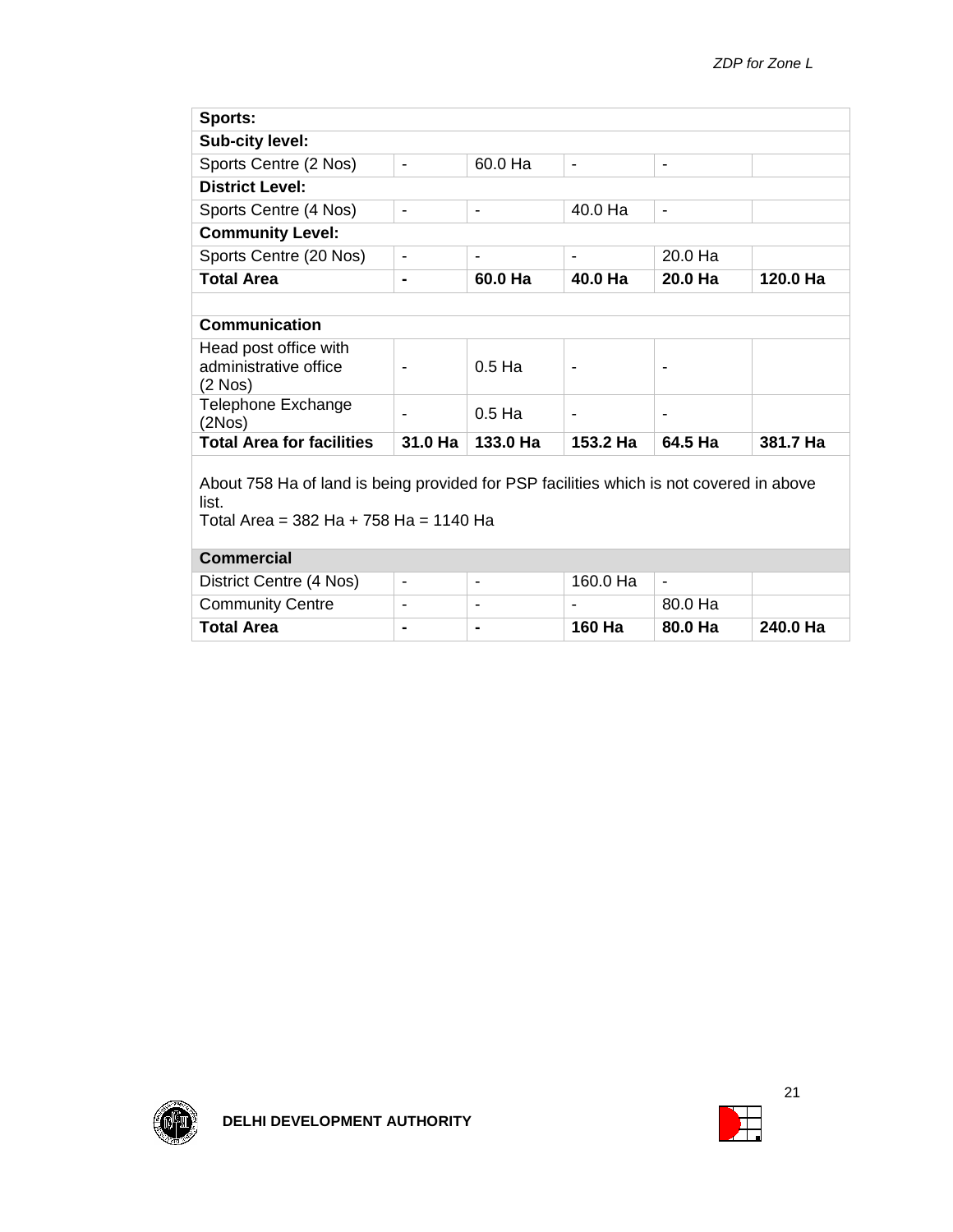#### **ANNEXURE** – **V**

| <b>INFORMATION REGARDING DRAINS LOCATED IN PLANNING ZONE - L</b> |  |
|------------------------------------------------------------------|--|
|------------------------------------------------------------------|--|

| S.<br>No. | <b>Name of Village</b>                                                                                                        | <b>Name of Drain</b>                            | <b>Length of Drain</b><br>(in Km.) | <b>Catchment Area</b><br>in Ha. |
|-----------|-------------------------------------------------------------------------------------------------------------------------------|-------------------------------------------------|------------------------------------|---------------------------------|
| 1.        | Sarangpur<br>Jhuljhuli<br>Raota<br>Ghumanhera<br>Shikarpur<br>Jhatikara<br><b>Badusaria</b><br>Nanakheri<br>Chhawla<br>Dhansa | Najafgarh Drain                                 | 45.00                              | 1093900.00                      |
| 2.        | Paprawat<br>Kanganheri<br>Chhawla<br>Pindwalakalan<br>Surera<br>Jafarpur kalan<br>Khera dabar<br>Kharkharijatmal              | Mundella Drain                                  | 12.50                              | 1554.00                         |
| 3.        | Jharoda kalan                                                                                                                 | Mungeshpur Drain<br>Jharoda Kalan<br>Link Drain | 2.36<br>1.41                       | 1554.00<br>12.95                |
|           |                                                                                                                               | <b>B.C. Drain</b>                               | 2.95                               | 170.00                          |
| 4.        | Dichaon kalan                                                                                                                 | Dichaon Kalan<br>Link Drain<br>Mungeshpur Drain | 0.48<br>5.00                       | 12.95<br>2000.00                |
| 5.        | Mundhela khurd                                                                                                                | <b>B.C.Drain</b>                                | 2.07                               | 200.00                          |
| 6.        | Surekh pur                                                                                                                    | Nil                                             |                                    |                                 |
| 7.        | Kair                                                                                                                          | Nil                                             |                                    |                                 |
| 8.        | Mundhela kalan                                                                                                                | Nil                                             |                                    |                                 |
| 9.        | Mitraon                                                                                                                       | Nil                                             |                                    |                                 |
| 10.       | Bakargarh                                                                                                                     | Nil                                             | $\blacksquare$                     |                                 |
| 11.       | Shamspurkhalsa                                                                                                                | Nil                                             | $\blacksquare$                     |                                 |
| 12.       | Kharkhari nahar                                                                                                               | Nil                                             |                                    |                                 |
| 13.       | Kharkhari Rond                                                                                                                | Nil                                             |                                    |                                 |
| 14.       | Ujwa                                                                                                                          | Nil                                             | $\qquad \qquad \blacksquare$       |                                 |
| 15.       | Qazipur                                                                                                                       | Nil                                             |                                    |                                 |
| 16.       | Isapur                                                                                                                        | Nil                                             |                                    |                                 |
| 17.       | Dhansa                                                                                                                        | Nil                                             |                                    | $\qquad \qquad \blacksquare$    |
| 18.       | Daryapur khurd                                                                                                                | Nil                                             |                                    |                                 |
| 19.       | Ghumanhera                                                                                                                    | Nil                                             |                                    |                                 |
| 20.       | Jhuljhuli                                                                                                                     | Nil                                             |                                    |                                 |
| 21.       | Sarangpur                                                                                                                     | Nil                                             |                                    |                                 |

**Source**: GNCTD, I & F Deptt & MCD.



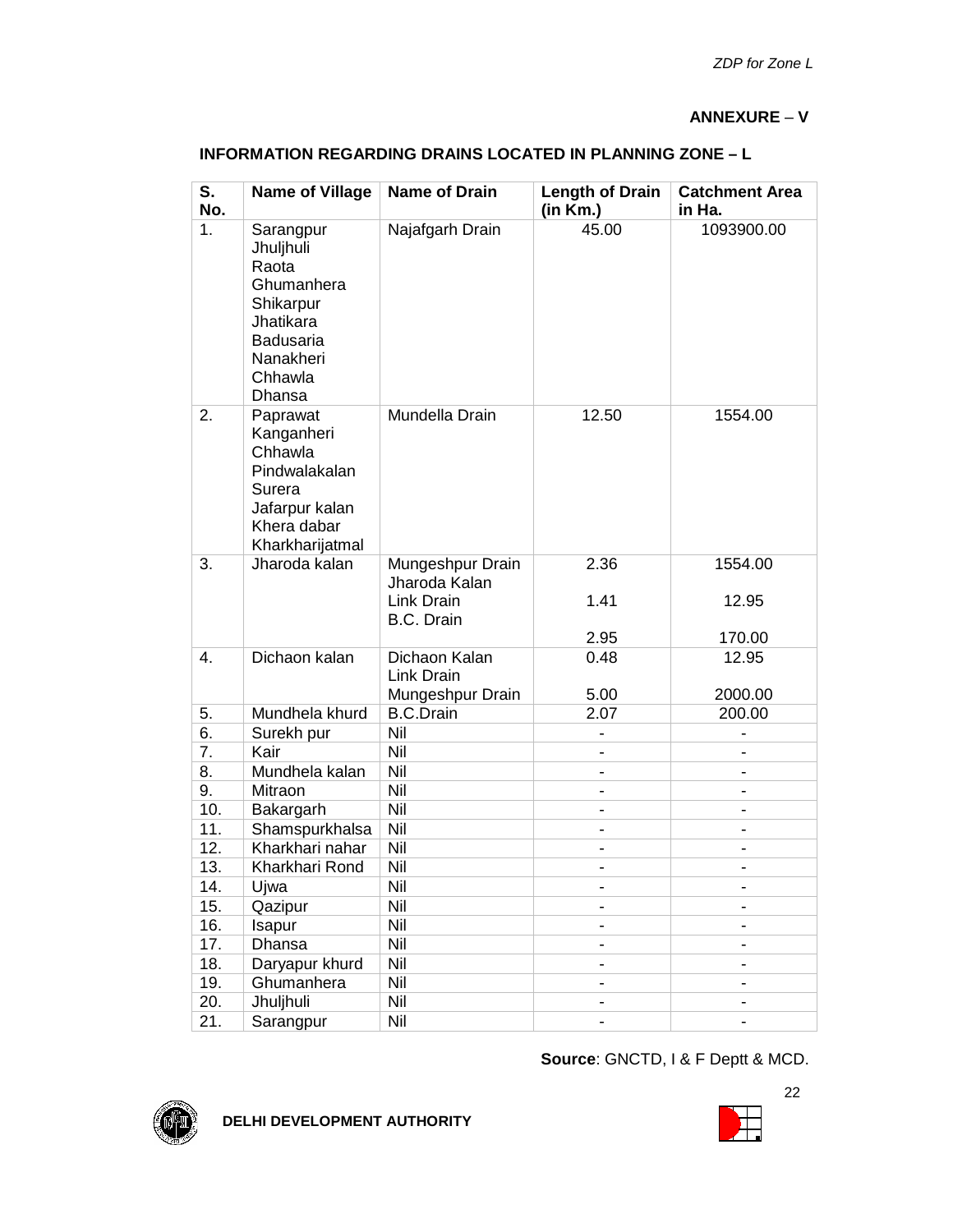#### **ANNEXURE –VI**

#### **MODIFICATIONS IN ZONAL PLAN**

Earlier a draft zonal plan of zone 'L' prepared as per the provision of MPD-2001 was notified for inviting objections/suggestions on 21.8.2006 and in response to this notification, 19 objections/suggestion were received which were being processed as per the procedure laid down through Board of Enquiry and Hearing where it was decided that the zonal plan be prepared as per MPD-2021. Therefore, the entire exercise for preparation of zonal plan has been taken up in view of the policy/norms stipulated in MPD -2021, wherein following changes as given in MPD-2021 have been duly considered and incorporated.

| SI.No.                   | Details/<br>description | <b>MPD-2001</b>                                                                                                                                  | <b>MPD-2021</b>                                                                                                                                                                                                                                                                                                              |
|--------------------------|-------------------------|--------------------------------------------------------------------------------------------------------------------------------------------------|------------------------------------------------------------------------------------------------------------------------------------------------------------------------------------------------------------------------------------------------------------------------------------------------------------------------------|
| Area of Zone             |                         | 22,979                                                                                                                                           | 21933 Ha.                                                                                                                                                                                                                                                                                                                    |
| Population               |                         | 9.02 lakh                                                                                                                                        | 20 lakh                                                                                                                                                                                                                                                                                                                      |
| Green Belt               | <b>Green Belt</b>       | 1-1.5 Km depth<br>was suggested as<br>green buffer/belt<br>touching the<br>boundary of<br><b>National Capital</b><br>Territory of Delhi.         | Entire<br>village<br>revenue<br>touching<br>the<br>to<br>border/boundary<br>the<br>оf<br>National Capital Territory<br>has been taken as part of<br>the green belt.<br>Area of villages falling in<br>green belt is 10322 Ha.                                                                                                |
| Village Tikri<br>Kalan   |                         | Land use were<br>notified in MPD-<br>2001. Land use<br>such as<br>wholesale,<br>warehousing<br>industries, green<br>belt and the<br>residential. | Land uses in village Tikri<br>has already been<br>Kalan<br>notified on 7 <sup>th</sup> Feb., 2007 as<br>part of the MPD-2021. In<br>the Green Belt as proposed<br>in Land Use Plan of 2021 in<br>village Tikri Kalan, already<br>built up structures under<br>ware housing exit which<br>shall be taken up as per<br>policy. |
| Unauthorized<br>Colonies |                         | Mostly the entire<br>zone was rural as<br>per the land use of<br>MPD-2001                                                                        | entire<br>is<br><b>The</b><br>area<br>urbanisable.<br>Built up area<br>unauthorized<br>colonies<br>$\alpha$<br>shall be regularized as per<br>policy. These colonies have<br>been indicated as. part of<br>the residential land use.                                                                                         |



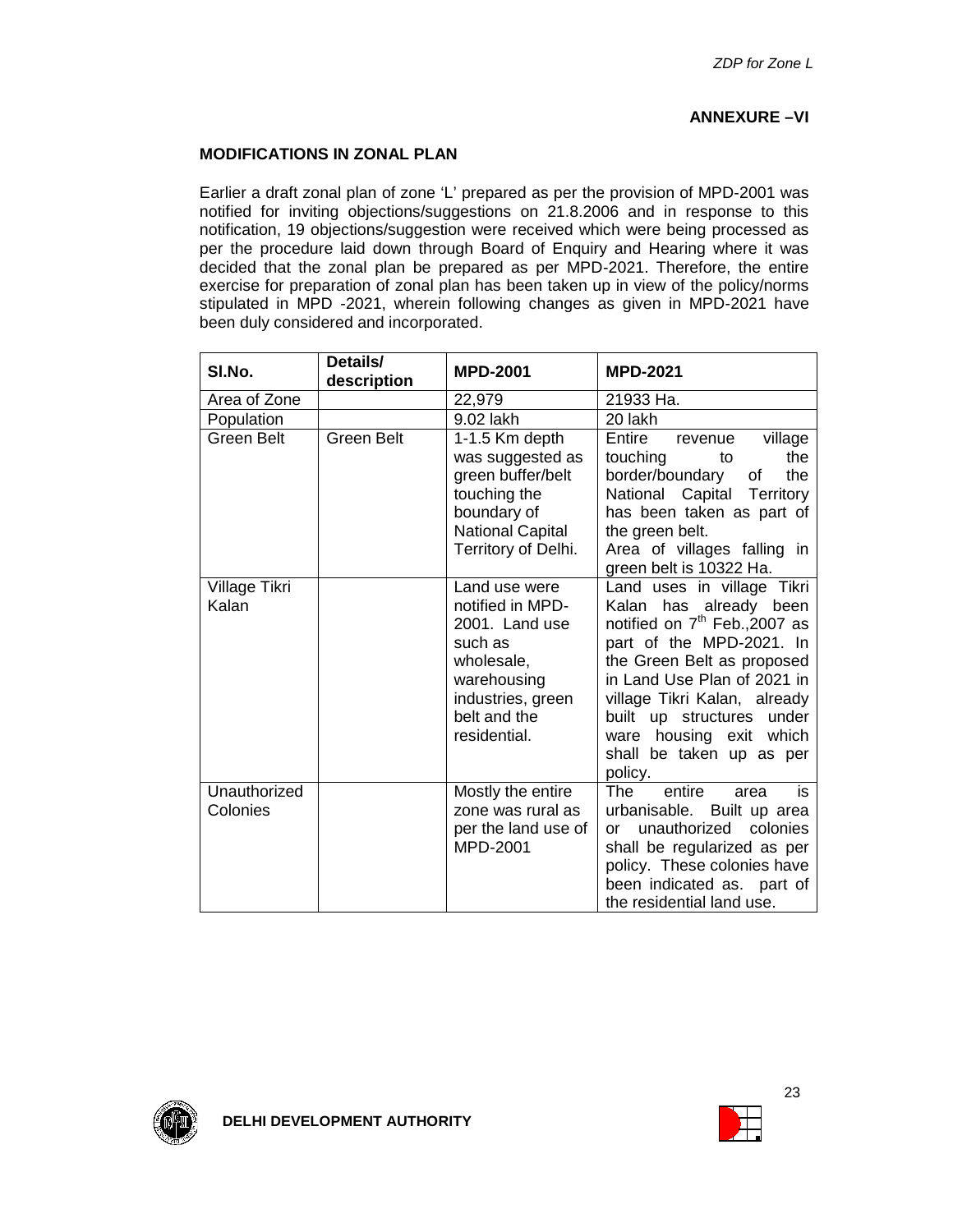#### **ANNEXURE –VII**

**LIST OF APPLICATION OF PRE-EXISTING INSTITUTIONS AND RENDERING CULTURAL, RELIGIOUS (INCLUDING SPIRITUAL), HEALTHCARE AND EDUCATIONAL SERVICES IN RESPONSE TO THE PUBLIC NOTICE ISSUED BY MP SECTION ON 01/05/2008.**

| S.No.           | <b>File</b>  | <b>Name Institutions</b>                   | Name of the Area / Sector               |
|-----------------|--------------|--------------------------------------------|-----------------------------------------|
|                 | No./Date     |                                            |                                         |
| 1               | 1660/27.6.08 | Radha Swami Satsang Vyas                   | Vill. Dindarpur, Najafgarh              |
| $\overline{2}$  | 1799/30.6.08 | Sant Nirankari Mandal (Regd.)              | Vill. Haibat Pur, New Delhi             |
| $\overline{3}$  | 1626/27.6.08 | Mother India Public School                 | Gopal Nagar, Najafgarh                  |
| $\overline{4}$  | 1910/30.6.08 | Ganga International School                 | Hirankunda, New Delhi -110 041          |
| 5               | 1771/30.6.08 | Beri<br>Institute<br>of<br>Technology      | 58/11 PVC Mkt Road,                     |
|                 |              | <b>Training Institute</b>                  | Delhi 110 051                           |
| 6               | 1947/30.6.08 | Educational<br>Welfare<br>Dewsoft<br>Trust | Vill Bakkargarh Delhi                   |
| $\overline{7}$  | 1980/30.6.08 | Colonel Child Bloom School                 | CRPF Jharoda Road New Delhi             |
| 8               | 1564/27.6.08 | Chhotu Ram Tokh Ram Memorial               | House No. 202, vill Kair New            |
|                 |              | Educational Society ®                      | Delhi 43                                |
| 9               | 705/15.5.08  | The Dev Public School                      | 58/2<br>Surya<br>Kunj<br>Colony,        |
|                 |              |                                            | Jharoda Kalan Najafgarh, ND-72          |
| 10              | 1688/27.6.08 | Prince Public School                       | Tikri Kalan Delhi 110 041               |
| 11              | 1153/17.6.08 | <b>BVM Public School</b>                   | Park<br>Naya<br>Bazar,<br>Ajay          |
|                 |              |                                            | Najafgarh, New Delhi 110 043            |
| 12              | 821/30.6.08  | Rao Convent School                         | Pandwala Khurd, ND 43                   |
| 13              | 1046/1.6.08  | New Holy Faith Public School               | Krishna Nagar, Najafgarh                |
| 14              | 1072/10.6.08 | <b>Chander Motor Training School</b>       | Dhichaon Kalan, Delhi                   |
| 15              | 1627/27.6.08 | New Krishna Model Public School            | Vill Raota, Najafgarh                   |
| 16              | 1948/30.6.08 | Midfield Sec. School                       | Dabar Enclave, Jaffarpur Kalan,         |
|                 |              |                                            | New Delhi                               |
| 17              | 820/30.5.08  | Mata Dhan Kaur Public School               | Village Mundhela Kalan,<br><b>ND-73</b> |
| 1442/25.6.08    |              | Sri Krishna Public School                  | Paprawat Road Roshanpura                |
| 18              |              |                                            | New Delhi 43                            |
| 19              | 1473/26.6.08 | Holy Wood Public School                    | Durga Vihar, Najafgarh                  |
| 20              | 885/3.6.08   | Dagar Public School                        | Vill. Ishapur, New Delhi 73             |
| 21              | 752/23.5.08  | <b>KRD International School</b>            | Vill Ishapur, New Delhi 73              |
|                 | 1222/20.6.08 | Evergreen Public School                    | Vinobha Enclave, CRPF Camp              |
| 22              |              |                                            | New Delhi 72                            |
| 23              | 1995/30.6.08 | Osho Dhyan Mandir                          | Pandwala Khurd, Najafgarh               |
| 24              | 822/30.6.08  | Arya Kumar Convent School                  | New Roshanpura, Najafgarh               |
|                 | 1247/23.6.08 | D.C. Convent Sec. School                   | Dhichaon Kalan, New Delhi               |
| 25              |              | (Middle)                                   |                                         |
|                 | 1981/30.6.08 | Adarsh Jain Dharmik Shiksha                | Thana Road, Najafgarh                   |
| 26              |              | Sadan (SSS)                                |                                         |
| 27              | 1978/30.6.08 | Aryaman Public School                      | West Krishna Vihar, Najafgarh           |
| $\overline{28}$ | 1807/30.6.08 | Mata Nand Kaur Public School               | Village Dhansa, New Delhi 73            |
|                 | 1440/25.6.08 | Rao Mohar Singh Momorial Sr                | Paprawat Road, Najafgarh                |
| 29              |              | Sec Public School                          |                                         |
| 30              | 1838/30.6.08 | <b>MBD Public School</b>                   | Shyam Vihar, Najafgarh                  |
|                 | 1837/30.6.08 | Adarsh Public School                       | Shyam Enclave, Deenpur vill.            |
| 31              |              |                                            | Najafgarh                               |
| 32              | 195/30.6.08  | Rathor Sahu Samaj                          |                                         |
| 33              | 2420/18.8.08 | Sri Ram International School               | Gopal Nagar, Najafgarh ND 43            |